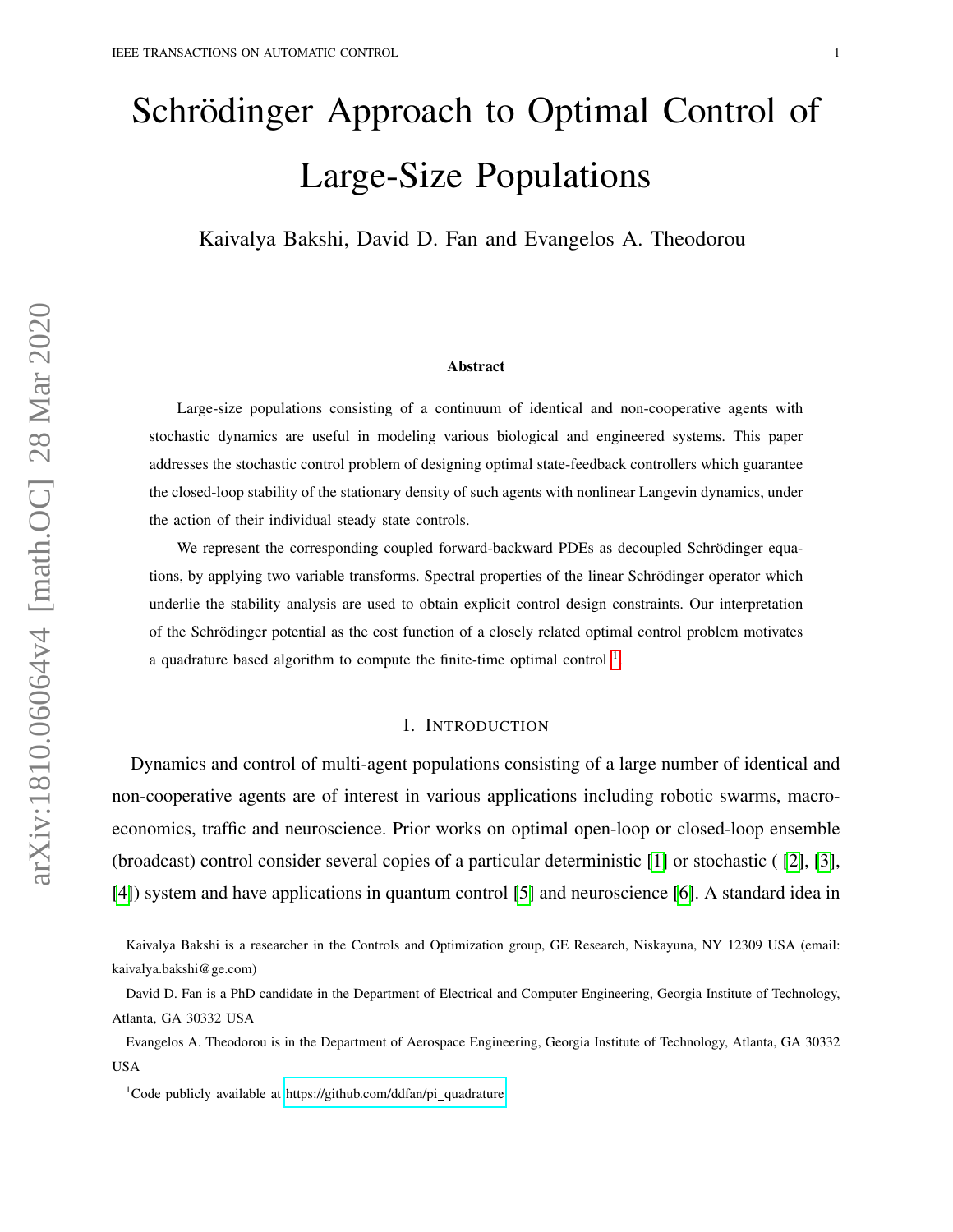engineering, economics and biology to model decision making in large-size populations of agents with limited information is regulation using local feedback information. Optimal feedback control applications to large-size populations of *small* robots with individual state-feedback controllers have been proposed for inspection of industrial machinery [\[7\]](#page-18-6), centralized control of hybrid automata [\[8\]](#page-18-7) and decentralized control of robotic bee swarms for pollinating crops [\[9\]](#page-18-8). In largesize multi-agent systems wherein the dimensions of individual agents are small compared to their region of operation, it can be assumed that the agents do not locally interact with each other. Such problems with stochastic agents can therefore be treated within the framework of standard stochastic optimal control.

In this paper we consider the finite and infinite-time nonlinear optimal control problem (OCP) of a density of identical and non-cooperative agents which have individual state-feedback controllers. The distribution of agents (referred to as population in this paper) is represented by the density function of the state of a representative agent. The standard stochastic OCP [\[10\]](#page-18-9) is represented by two coupled forward-backward partial differential equations (PDEs) known as Hamilton-Jacobi-Bellman (HJB) and Fokker-Planck (FP), which govern the value function and agent density respectively. Note that although the FP equation depends on the value function, the HJB equation does not depend on the density. The important question we address in this paper is: how do we design the cost function of the OCP so that the steady state optimal controller stabilizes an initial (perturbed) density of agents to the corresponding steady state density? This question clearly relates to the stability analysis of the FP equation governing the population density.

Mean field games (MFGs) ( [\[11\]](#page-18-10), [\[12\]](#page-18-11)) constituted by game-theoretic OCPs use a similar HJB-FP PDE representation to model continuum systems in which agents *interact* with each other through the dependence of their dynamics or cost function on the population density ( [\[13\]](#page-18-12), [\[14\]](#page-18-13), [\[15\]](#page-18-14)). In the recent works ( [\[16\]](#page-19-0), [\[17\]](#page-19-1)) by some of the authors and in ( [\[18\]](#page-19-2), [\[19\]](#page-19-3), [\[20\]](#page-19-4)), local (linear) stability results were presented for certain classes of MFGs wherein agents obey nonlinear Langevin dynamics. The presented work is therefore differentiated from these earlier works since it is concerned with the stability analysis of the population density related to standard stochastic OCPs in which the agents do not interact with each other.

The first contribution of this paper is the application of variable transforms which enable the representation of the HJB and FP PDEs corresponding to a class of stochastic OCPs with nonlinear agent dynamics, as decoupled imaginary-time linear Schrödinger equations. The fun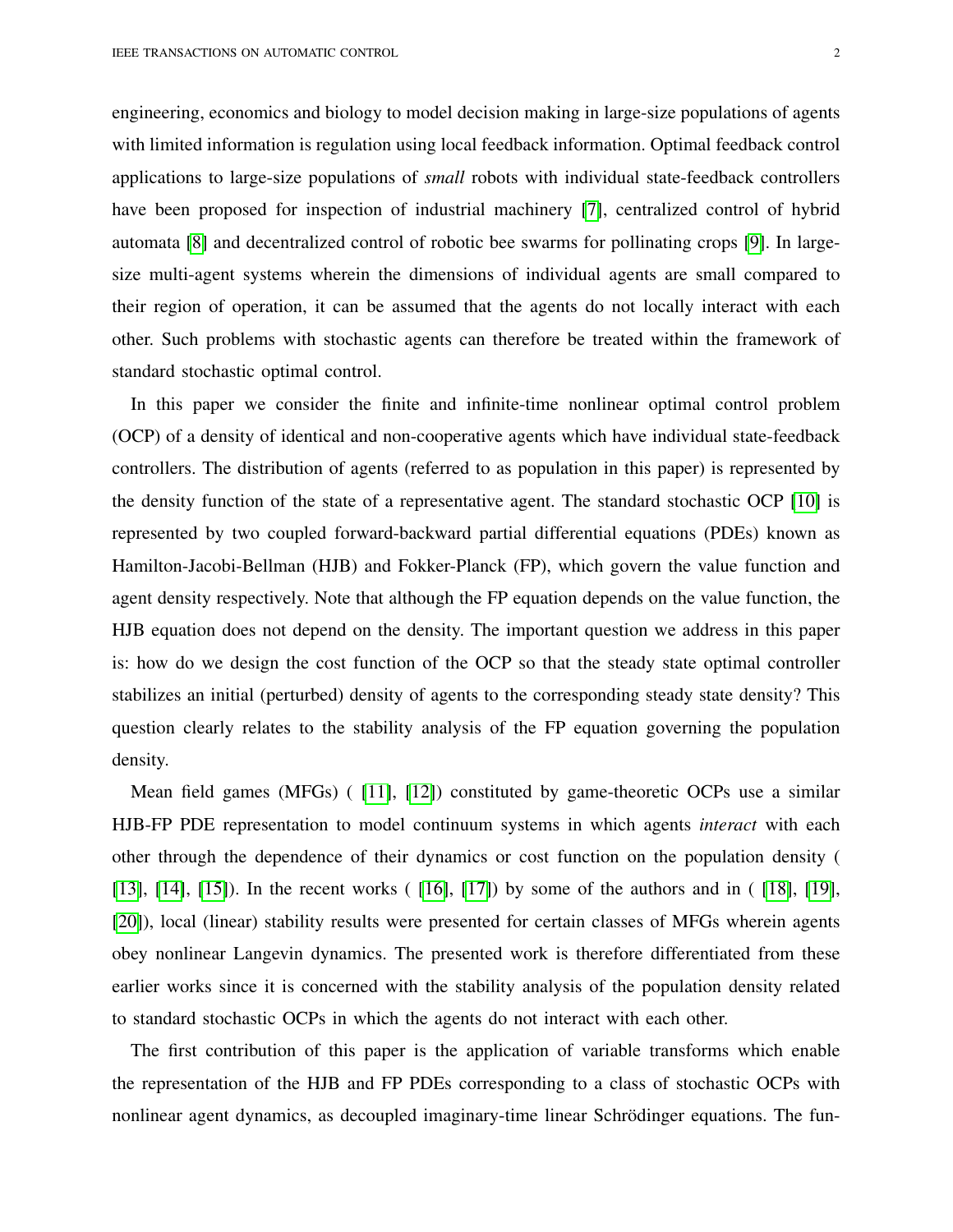damental connection between optimal control and quantum mechanics ( [\[21\]](#page-19-5), [\[22\]](#page-19-6)) has been shown through a standard Cole-Hopf transform of the value function ( [\[23\]](#page-19-7), [\[24\]](#page-19-8)) to represent the HJB PDE governing the value function as the Schrödinger equation. In the presented work, we transform both the value *and* density functions and represent the HJB and FP equations as decoupled Schrödinger equations. The variable transform of the value function in this paper is distinct from prior works including the work in [\[25\]](#page-19-9) on MFGs of agents with simple integrator dynamics, which utilizes a density transform similar to the what is presented in this paper, since it reflects the nonlinear dynamics of agents with Langevin dynamics.

The second contribution of this work is to show that the Schrödinger potential is the cost function of a closely related (fictitious) OCP subject to simple integrator dynamics. This interpretation is closely related (in the case of uncontrolled stochastic dynamics) to the well known work of Nelson [\[26\]](#page-19-10) which shows the connection between the classical physical interpretation of the Brownian motion and quantum mechanics.

The main contribution of the paper is the stability analysis of the optimally controlled density of agents for a class of stochastic OCPs, wherein agents obey nonlinear dynamics. We obtain explicit (analytical) *control design constraints* required for stability. This work presents more general *nonlinear stability* results in contrast to the prior related works ( [\[16\]](#page-19-0), [\[17\]](#page-19-1), [\[18\]](#page-19-2), [\[19\]](#page-19-3), [\[20\]](#page-19-4)) in the MFG case, which rely on linearization of the PDEs representing the OCP. This is made possible by applying two variable transforms in this paper, which enables representation of the HJB and FP equations of the considered OCP by decoupled linear Schrodinger equations. Our ¨ work is inspired by the work [\[27\]](#page-19-11) which analyzes the stability of equilibrium densities of MFGs for agents with simple integrator dynamics. Although our work is limited in contrast to [\[27\]](#page-19-11) since it does not address the more general MFGs, it is more general since it treats agents with nonlinear Langevin dynamics. Further, the approach and consequent stability analysis presented in [\[27\]](#page-19-11), is based on the Gaussian approximation of the equilibrium density. Therefore, although the presented stability analysis in [\[27\]](#page-19-11) is applicable to non-Gaussian initial densities which can be approximated by a juxtaposition of several Gaussian bumps, the case of arbitrary non-Gaussian initial densities is beyond it's scope. In contrast, our work treats arbitrary non-Gaussian initial densities.

The fourth contribution of our work is a sampling algorithm to solve the original nonlinear finite-time OCP using trajectories sampled from the linear (integrator) dynamics of the related fictitious OCP. Prior path-integral based sampling control algorithms ( [\[28\]](#page-19-12), [\[29\]](#page-19-13)) rely on simulat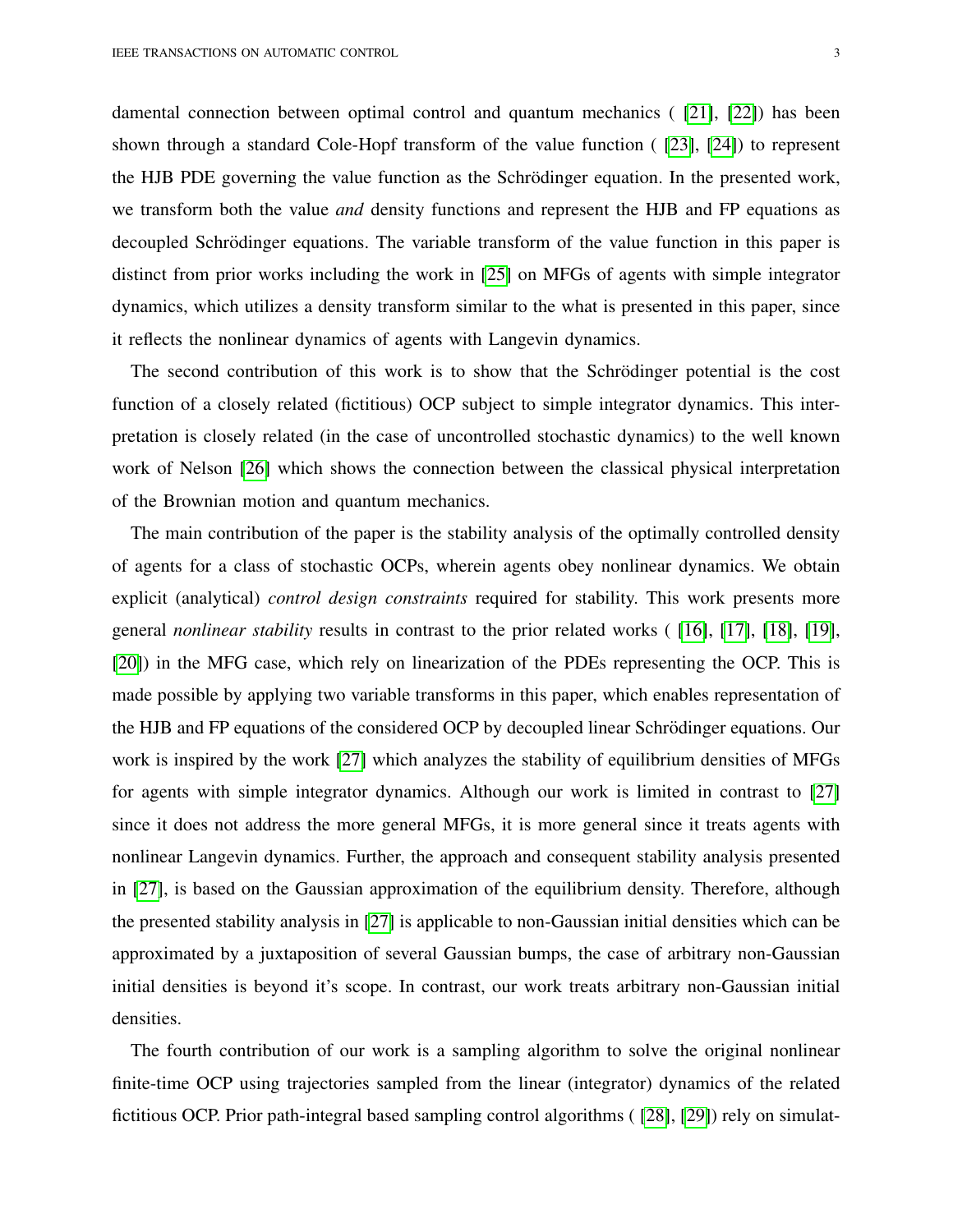ing trajectories of nonlinear dynamics to numerically approximate probability distributions, thus introducing high computational complexity and inaccuracy. Since our algorithm uses samples from linear dynamics, we use analytic knowledge of the sample distribution via a quadrature method to compute the control.

The paper is organized as follows. In section [II](#page-3-0) we state the OCP considered, the corresponding PDE representation and stationary solutions to it. In section [III](#page-5-0) we apply two variable transforms of the value and density functions, obtain the resulting representation of the PDEs as Schrödinger equations and show that the Schrödinger potential of the transformed PDEs is the cost function of a closely related OCP with integrator dynamics. In section [IV](#page-9-0) we present the stability analysis for the class of OCPs for agents with Langevin dynamics, explicit control design constraints and prove that the population density of optimally controlled agents stabilizes to the equilibrium density under the optimal control resulting from the solution of an OCP which obeys the constraints. In section [V](#page-12-0) we present a sampling algorithm to compute the finite-time nonlinear stochastic control using samples from linear dynamics. In section [VI](#page-16-0) we state our conclusions and point to directions for future research.

## II. CONTROL OF LARGE-SIZE POPULATIONS

<span id="page-3-0"></span>We first introduce some notation and then describe the control problem considered in this work. We denote vector inner products by  $a \cdot b$ , the induced Euclidean norm by |a| and its square by  $a^2 = |a|^2$ .  $\partial_t$  denotes partial derivative with respect to t while  $\nabla$ ,  $\nabla$  and  $\Delta$  denote the gradient, divergence and Laplacian operations respectively.  $L^2(\mathbb{R}^d)$  denotes the class of square integrable functions of  $\mathbb{R}^d$ . The norm of a function f and inner product of functions  $f_1, f_2$  in this class is denoted by  $||f||_{L^2(\mathbb{R}^d)}$  and  $\langle f_1, f_2 \rangle_{L^2(\mathbb{R}^d)}$  respectively.

# *A. Control problem*

Let  $x_s$ ,  $u(s) \in \mathbb{R}^d$  denote the state and control inputs of a representative agent which obeys the controlled first order dynamics:

<span id="page-3-1"></span>
$$
dx_s = -\nabla \nu(x_s)ds + u(s)ds + \sigma dw_s \tag{1}
$$

for every  $s \geq 0$ , driven by standard  $\mathbb{R}^d$  Brownian motion, with noise intensity  $0 < \sigma$  on the filtered probability space  $\{\Omega, \mathcal{F}, \{\mathcal{F}_t\}_{t>0}, \mathbb{P}\}.$  These dynamics are the controlled version of a Langevin system in the overdamped case. The smooth function  $\nu : \mathbb{R}^d \to \mathbb{R}$  is called the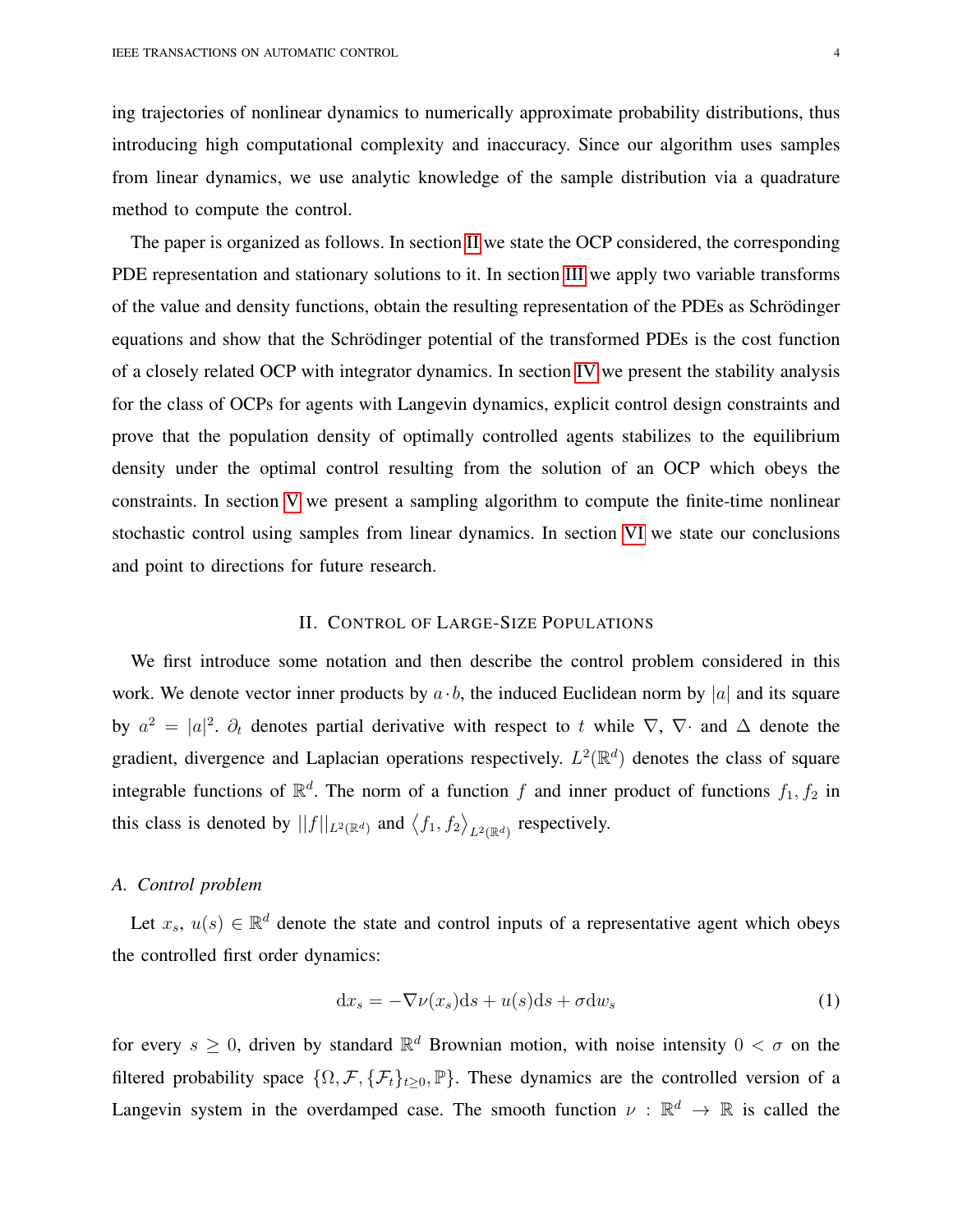Langevin potential and  $u \in \mathcal{U} := \mathcal{U}[0,T]$  where  $\mathcal{U}$  is the class of admissible controls [\[30\]](#page-19-14) containing functions  $u : [0, T] \times \mathbb{R}^d \to \mathbb{R}^d$ . Consider the following optimal control problem (OCP):

$$
\min_{u \in \mathcal{U}} J(u) := \lim_{T \to +\infty} \frac{1}{T} \mathbb{E} \left[ \int_0^T q(x_s) \mathrm{d}s + \frac{R}{2} u^2 \mathrm{d}s \right] \tag{2}
$$

subject to  $(1)$  which we call problem  $(P1)$ , wherein the expectation is calculated on the probability density  $p(s, x)$  of  $x_s$  for all  $s \ge 0$  and represents the distribution of the population of agents, with the initial density being  $x_0 \sim p(0, x)$ ,  $q : \mathbb{R}^d \to \mathbb{R}$  is a known deterministic function which has at most quadratic growth and is bounded from below and  $R > 0$  is the control cost. We assume that  $\nabla \nu(\cdot), q(\cdot)$  and functions in the class U are measurable.

# *B. PDE representation*

Standard application of *dynamic programming* [\[10\]](#page-18-9) implies that under certain regularity conditions [\[19\]](#page-19-3) which we assume to be true, problem (P1) is equivalent to the following HJB and FP equations governing the value and density functions respectively:

$$
q - c - \frac{(\nabla v^{\infty})^2}{2R} - \nabla v^{\infty} \cdot \nabla \nu + \frac{\sigma^2}{2} \Delta v^{\infty} = 0
$$
 (3)

<span id="page-4-3"></span><span id="page-4-1"></span><span id="page-4-0"></span>
$$
\nabla((\nabla\nu + \frac{\nabla v^{\infty}}{R})p^{\infty}) + \frac{\sigma^2}{2}\Delta p^{\infty} = 0
$$
\n(4)

with the constraint  $\int p^{\infty} dx = 1$ , where c is the optimal cost. The optimal control is given by  $u^{\infty}(x) = -\nabla v^{\infty}/R$ . Under certain regularity conditions [\[19\]](#page-19-3), which we assume to be true, the time-varying relative value [\[31\]](#page-19-15) function and density corresponding to problem (P1) are governed by the following equations:

$$
-\partial_t v = q - c - \frac{(\nabla v)^2}{2R} - \nabla v \cdot \nabla \nu + \frac{\sigma^2}{2} \Delta v \tag{5}
$$

<span id="page-4-2"></span>
$$
\partial_t p = \nabla \cdot ((\nabla \nu + \frac{\nabla v}{R})p) + \frac{\sigma^2}{2} \Delta p \tag{6}
$$

with the constraint  $\int p(t, x) dx = 1$  for all  $t \ge 0$ . The optimal control is given by  $u^*(t, x) =$  $-\nabla v/R$ . In this work, we assume the additional conditions [\[30\]](#page-19-14) which are required to show that the HJB PDEs [\(3\)](#page-4-0) and [\(5\)](#page-4-1) have unique solutions. Both steady state and time-varying HJB PDEs are semilinear.

<span id="page-4-5"></span>Remark 1. *The finite-time OCP analogous to the infinite-time OCP (P1) given by:*

<span id="page-4-4"></span>
$$
\min_{u \in \mathcal{U}} J(u) := \mathbb{E} \left[ \int_0^T q(x_s) \mathrm{d}s + \frac{R}{2} u^2 \mathrm{d}s \right]. \tag{7}
$$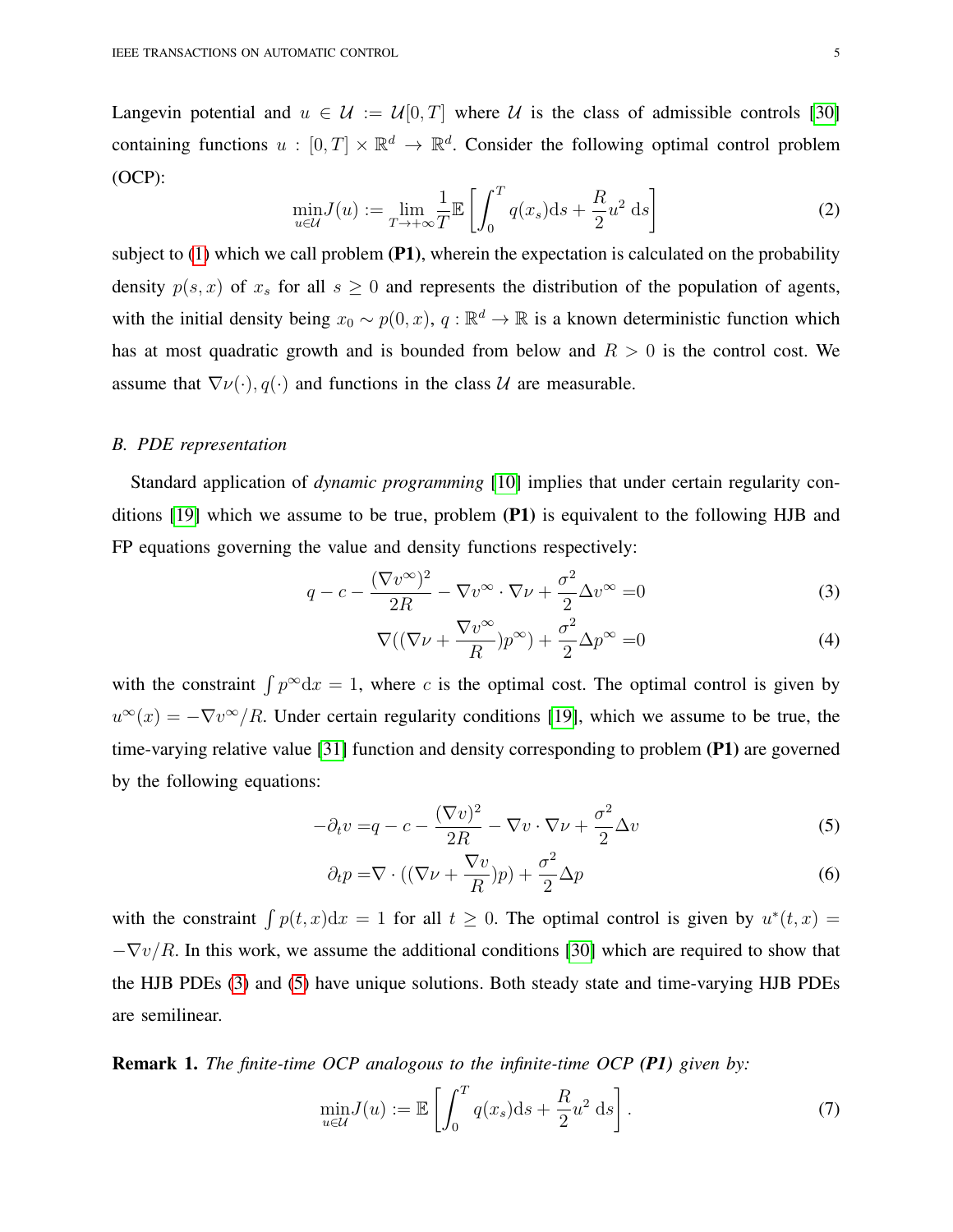*subject to the dynamics* [\(1\)](#page-3-1) *has the PDE representation given by equations* [\(5\)](#page-4-1), [\(6\)](#page-4-2) *with*  $c = 0$ *, initial density given by*  $p(0, x)$  *and constraint*  $\int p(t, x) dx = 1$ *.* 

# *C. Stationary solution*

The FP equation governing the density of an overdamped Langevin system is called the Smoluchowski PDE. The FP PDE [\(4\)](#page-4-3), can be interpreted as the Smoluchowski PDE for such a Langevin system with the restoring potential  $\nu+v^{\infty}/R$ . The analytical solution to this FP equation can be obtained as a Gibbs distribution using this interpretation, under certain conditions given below, on the solution pair  $(v^{\infty}, p^{\infty})$  of the equations [\(3,](#page-4-0) [4\)](#page-4-3) and the Langevin potential  $\nu$ . We denote  $w(x) := v(x) + \frac{v^{\infty}(x)}{R}$ . We state an assumption below which is required to obtain analytic solutions to the FP equation. Note that the stationary densities obtained using the following lemma may be non-Gaussian.

(A0) There exist  $(v^{\infty}(x), p^{\infty}(x)) \in (C^2(\mathbb{R}^d))^2$  satisfying [\(3,](#page-4-0)[4\)](#page-4-3) such that  $\lim_{|x| \to +\infty} w(x) = +\infty$  and  $\exp\left(-\frac{2}{\sigma^2}w(x)\right) \in L^1(\mathbb{R}^d).$ 

<span id="page-5-1"></span>**Lemma II.1.** Let (A0) be true. If  $v(x)$  is a smooth functions satisfying (A0), then the unique *stationary solution to the density given by the Fokker Planck equation* [\(4\)](#page-4-3) *is*

$$
p^{\infty}(x) := \frac{1}{Z} \exp\left(-\frac{2}{\sigma^2} \left(w(x)\right)\right)(x),\tag{8}
$$

*where*  $Z = \int \exp\left(-\frac{2}{\sigma^2}w(x)\right) dx$ .

*Proof.* We observe that the [\(4\)](#page-4-3) is the Smoluchowski equation for an overdamped Langevin system given by:

<span id="page-5-2"></span>
$$
dx_s = -\nabla(\nu + v^{\infty}/R)(x_s) ds + \sigma dw_s.
$$
\n(9)

Under the assumptions above, the proof then follows directly from proposition 4.2, pp 110 in [\[32\]](#page-19-16).  $\Box$ 

#### III. SCHRÖDINGER APPROACH

<span id="page-5-0"></span>The semilinear HJB PDEs above have a linear representation in the time-varying and steady state case. In the time-varying case it is obtained using the well-known Cole-Hopf transform  $\phi := \exp(-v/\sigma^2 R)$ , used in stochastic control theory by Kappen [\[33\]](#page-19-17):

$$
-\partial_t \phi = -\frac{q\phi}{\sigma^2 R} - \nabla \phi \cdot \nabla \nu + \frac{\sigma^2}{2} \Delta \phi.
$$
 (10)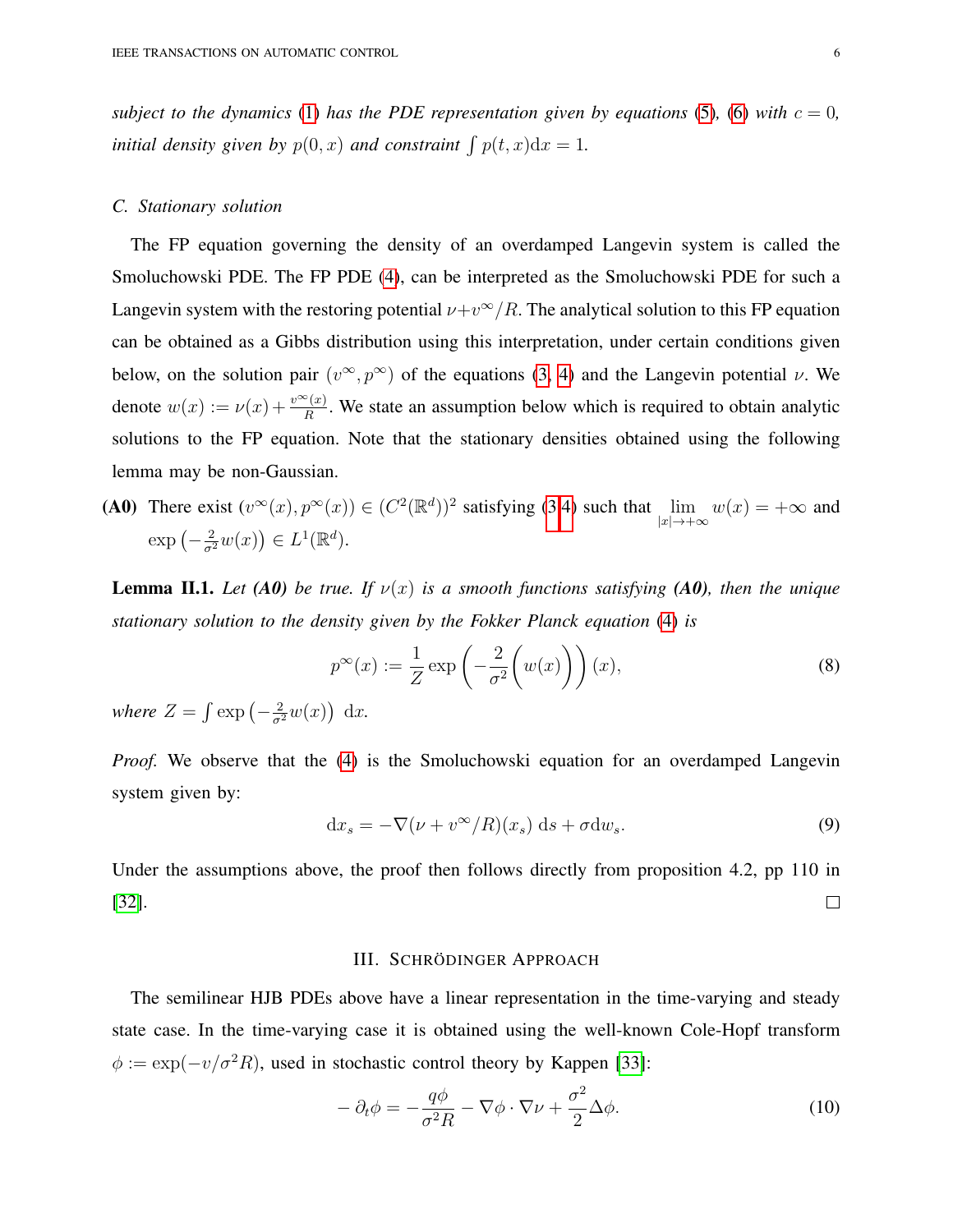The advection-diffusion equation above has a path-integral solution [\[34\]](#page-19-18) which is useful in computing the control [\[29\]](#page-19-13), [\[33\]](#page-19-17), [\[35\]](#page-19-19). In this section we apply two transforms providing a diffusion (no advection) Schrödinger PDE representation of the semilinear HJB *and* linear FP equations. This facilitates a stability analysis of the steady state solution to the equations [\(5,](#page-4-1) [6\)](#page-4-2) in section [IV,](#page-9-0) based on the spectral properties of the Schrodinger operator. Further, in this ¨ section we interpret the corresponding Schrödinger potential as the cost function of a fictitious but intimately related OCP with integrator dynamics. This motivates a quadrature based algorithm to solve the transformed HJB equation and compute the control in section [V.](#page-12-0)

# *A. Application of the Cole-Hopf transform*

We apply the Cole-Hopf type transform:

<span id="page-6-1"></span>
$$
f(t, x) := \exp(-(v(t, x) + R\nu(x))/\sigma^2 R),
$$
\n(11)

which leads to the following representation of equation [\(5\)](#page-4-1):

<span id="page-6-0"></span>
$$
-\partial_t f = \frac{cf}{\sigma^2 R} - \frac{Vf}{\sigma^2 R} + \frac{\sigma^2}{2} \Delta f = \frac{cf}{\sigma^2 R} - Hf,\tag{12}
$$

where we denote the modified cost function  $V := q + (R/2)(\nabla \nu)^2 - (\sigma^2 R/2) \Delta \nu$  and the operator  $H := \frac{V}{\sigma^2 R} - \frac{\sigma^2}{2} \Delta$  is a Schrödinger operator with potential  $\frac{V(x)}{\sigma^2 R}$  $\frac{V(x)}{\sigma^2 R}$ . The transformed PDE can be verified by using the calculations  $\partial_t v = -\sigma^2 R \frac{\partial_t f}{f}$  $\frac{\partial^2 t}{\partial f}$ ,  $\nabla f = -\frac{f}{\sigma^2 R} \nabla (v + R\nu)$ ,  $\Delta f =$  $-\frac{\nabla f}{\sigma^2 I}$  $\frac{\nabla f}{\sigma^2 R} \cdot \nabla (v + R\nu) - \frac{f}{\sigma^2 R} \Delta (v + R\nu)$  and  $\frac{(\nabla v)^2}{2R} = \left(\frac{\sigma^4 R}{2}\right)$  $\frac{4R}{2} \left( \frac{\nabla f}{f} \right)^2 + \sigma^2 R \frac{\nabla f}{f}$  $\frac{\nabla f}{f} \cdot \nabla \nu + \frac{R}{2}$  $\frac{R}{2}((\nabla\nu)^2)$  in equation [\(5\)](#page-4-1) thus recovering equation [\(12\)](#page-6-0). Similarly, it can be shown that if  $v(t, x)$  is a solution of equation [\(5\)](#page-4-1) then  $f(t, x)$  given by [\(11\)](#page-6-1) is a solution to equation [\(12\)](#page-6-0).

*Hermitizing* [\[25\]](#page-19-9) the density as:

<span id="page-6-3"></span>
$$
g := \frac{p}{f},\tag{13}
$$

then gives the following representation of equation [\(6\)](#page-4-2):

<span id="page-6-2"></span>
$$
-\partial_t g = -\frac{cg}{\sigma^2 R} + \frac{Vg}{\sigma^2 R} - \frac{\sigma^2}{2} \Delta g = -\frac{cg}{\sigma^2 R} + Hg,\tag{14}
$$

with the initial time boundary condition  $g(0, x) = \frac{p}{f}(0, x)$  and normalizing constraint  $\int f(t, x)g(t, x)dx =$ 1 for all  $t \geq 0$ . This can be verified by using the derivatives  $\partial_t p = \partial_t g f + g \partial_t f$ ,  $\nabla p = f \nabla g + g \nabla f$ ,  $\Delta p = f \Delta g + 2 \nabla g \cdot \nabla f + g \Delta f$ ,  $\nabla (\sigma^2 \ln f) p = \sigma^2 g f \frac{\nabla f}{f} = \sigma^2 g \nabla f$  and equation [\(12\)](#page-6-0) in equation [\(6\)](#page-4-2), thus recovering the equation above. Similarly, it can be shown that if  $p(t, x)$  is a solution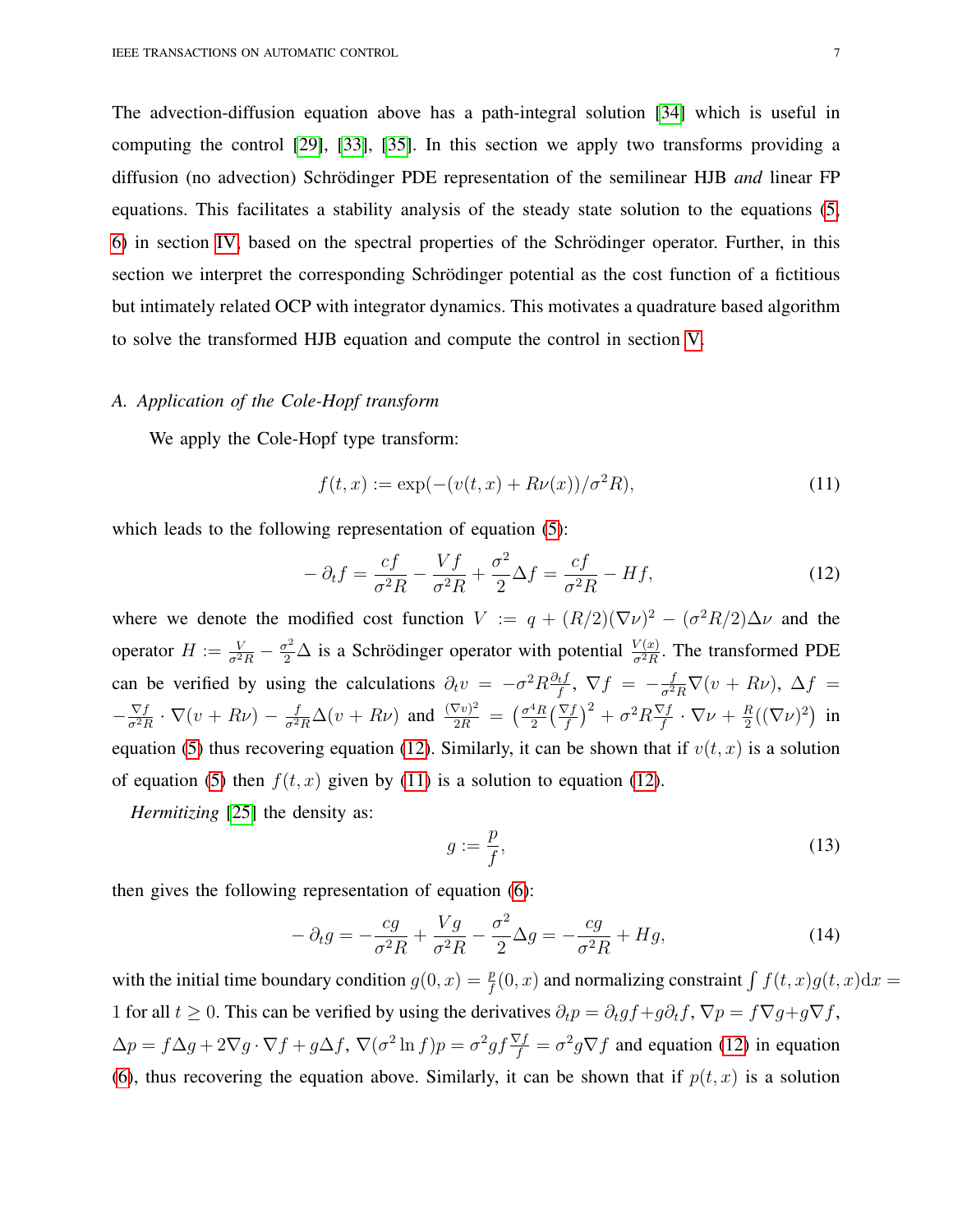of equation [\(6\)](#page-4-2) then  $g(t, x) = \frac{p}{f}$ , with  $f(t, x)$  given by [\(11\)](#page-6-1), is a solution to equation [\(14\)](#page-6-2). We summarize this fact in the following theorem.

<span id="page-7-7"></span>**Theorem III.1.**  $(f(t, x), g(t, x))$  *is a solution to the linear PDEs* [\(12,](#page-6-0) [14\)](#page-6-2) *such that*  $\int f(t, x)g(t, x)dx =$ 1 *for all*  $t \geq 0$  *if and only if* 

<span id="page-7-6"></span><span id="page-7-5"></span>
$$
v(t,x) = -\sigma^2 R \ln(f)(t,x) - R\nu(x)
$$
\n(15)

$$
p(t,x) = f(t,x)g(t,x) \tag{16}
$$

*are solutions to the nonlinear equations* [\(5\)](#page-4-1) *and* [\(6\)](#page-4-2)*. Further, the optimal control is given by*  $u^* = -\nabla v/R = \sigma^2 \nabla f/f.$ 

The applied transforms ([\(11\)](#page-6-1),[\(13\)](#page-6-3)) correspond to a *diagonalization* or decoupled, linear representation of the coupled equations  $((5), (6))$  $((5), (6))$  $((5), (6))$  $((5), (6))$  $((5), (6))$  as follows:

<span id="page-7-2"></span>
$$
\partial_t \begin{bmatrix} f \\ g \end{bmatrix} = \begin{bmatrix} H - \frac{c}{\sigma^2 R} & 0 \\ 0 & -H + \frac{c}{\sigma^2 R} \end{bmatrix} \begin{bmatrix} f \\ g \end{bmatrix}
$$
 (17)

Analogously, it can be shown that the stationary value and density functions satisfying the stationary nonlinear equations [\(3,](#page-4-0) [4\)](#page-4-3) can be represented by the transformation variables  $f^{\infty}$  :=  $\exp(-(v^{\infty}+R\nu)/\sigma^2R)$  and  $g^{\infty} := p^{\infty}/f^{\infty}$ , which both satisfy the following eigenvalue problem:

<span id="page-7-4"></span><span id="page-7-3"></span><span id="page-7-0"></span>
$$
He(x) = \frac{c}{\sigma^2 R} e(x)
$$
\n(18)

subject to the normalizing constraint  $\int f^{\infty}(x)g^{\infty}(x)dx = 1$ .

<span id="page-7-1"></span>**Theorem III.2.**  $(f^{\infty}(x), g^{\infty}(x))$  are both solutions to the eigenvalue problem [\(18\)](#page-7-0) such that  $\int f^{\infty}(x)g^{\infty}(x)dx = 1$  *if and only if* 

$$
v^{\infty}(x) = -\sigma^2 R \ln(f^{\infty})(x) - R\nu(x)
$$
\n(19)

$$
p^{\infty}(x) = f^{\infty}(x)g^{\infty}(x)
$$
\n(20)

*are solutions to the nonlinear equations* [\(3\)](#page-4-0) *and* [\(4\)](#page-4-3)*). Further, the optimal control is given by*  $u^{\infty} = -\nabla v^{\infty}/R = \sigma^2 \nabla f^{\infty}/f^{\infty}.$ 

Given a solution pair  $(v^{\infty}, p^{\infty})$  to the equations [\(3\)](#page-4-0) and [\(4\)](#page-4-3)) it is possible to obtain explicit solutions to functions  $(f^{\infty}, g^{\infty})$  satisfying equation [\(18\)](#page-7-0) such that  $\int f^{\infty} g^{\infty} dx = 1$ . The result in theorem [II.1](#page-5-1) and the applied transforms can be used to verify the following corollary to theorem [III.2.](#page-7-1)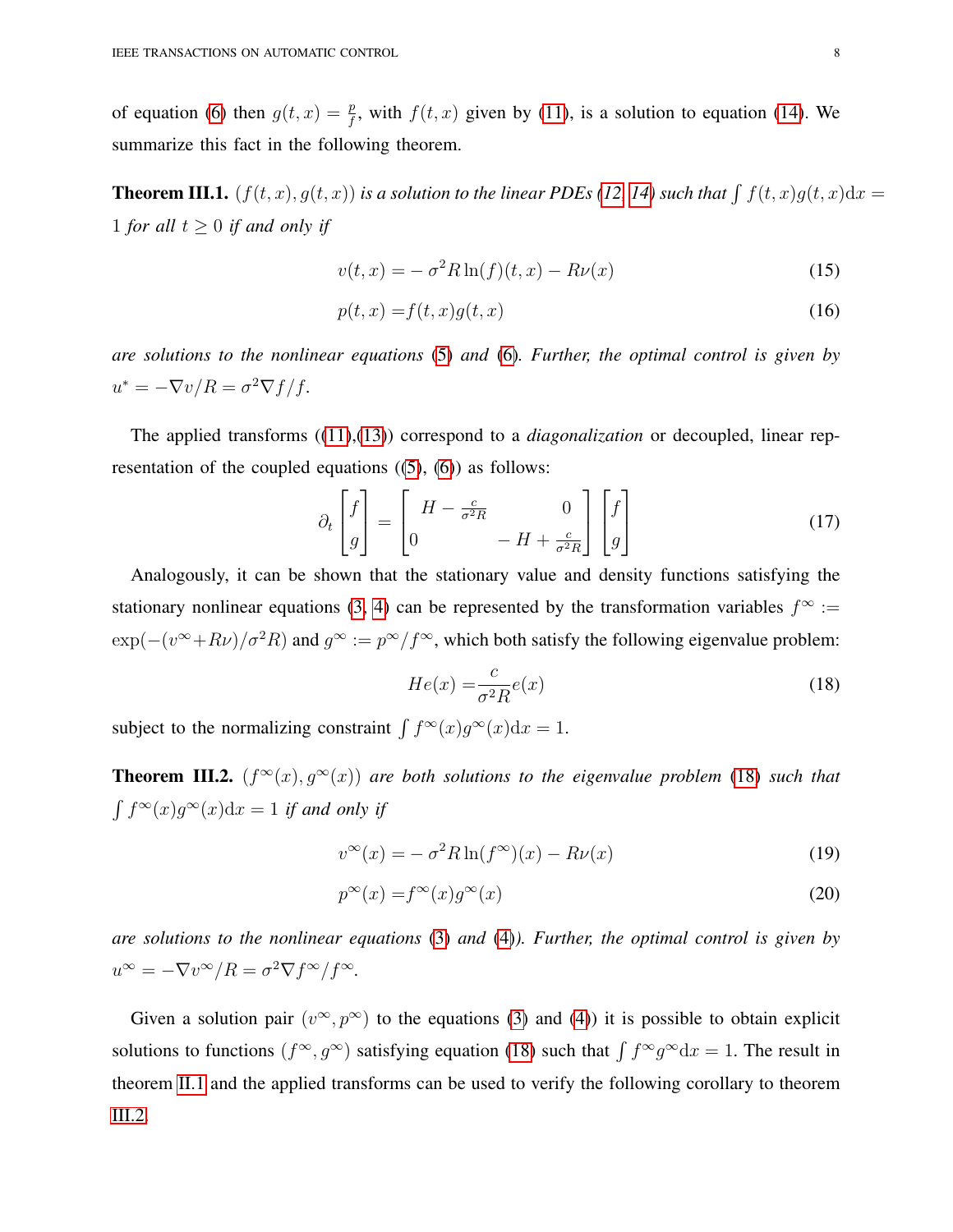<span id="page-8-4"></span>**Corollary III.2.1.** Let  $p^{\infty} := \frac{1}{Z} \exp \left(-\frac{2}{\sigma^2}\right)$  $\overline{\sigma^2}$  $\sqrt{ }$  $w(x)$   $(x)$   $(x)$  with  $w(x) := \nu(x) + \frac{v^{\infty}(x)}{R}$  and Z *the normalizing constant where*  $(v^{\infty}, p^{\infty})$  *is a pair satisfying (A0). Then*  $f^{\infty} := \sqrt{Zp^{\infty}}$  *and*  $g^{\infty} := f^{\infty}/Z$  both satisfy equation [\(18\)](#page-7-0) such that  $\int f^{\infty} g^{\infty} dx = 1$ .

#### *B. Interpretation*

The Schrödinger potential  $\frac{V(x)}{\sigma^2 B}$  $\frac{\partial V(x)}{\partial^2 R}$  defined earlier can be interpreted as the cost function of the following *fictitious* OCP which has an intimate connection with the original OCP (P2):

<span id="page-8-0"></span>
$$
\min_{\hat{u}\in\mathcal{U}} J(u) := \lim_{T\to+\infty} \frac{1}{T} \mathbb{E}\left[\int_0^T V(\hat{x}_s) \mathrm{d}s + \frac{R}{2} \hat{u}^2 \mathrm{d}s\right]
$$
(21)

subject to the simple integrator dynamics:

<span id="page-8-3"></span><span id="page-8-2"></span><span id="page-8-1"></span>
$$
\mathrm{d}\hat{x}_s = \hat{u}(s)\mathrm{d}s + \sigma \mathrm{d}w_s. \tag{22}
$$

We refer to the OCP [\(21\)](#page-8-0) subject to [\(22\)](#page-8-1) as problem (P2). The time-varying PDE representation of problem  $(P2)$  is given by:

$$
-\partial_t \hat{v} = V - \hat{c} - \frac{(\nabla \hat{v})^2}{2R} + \frac{\sigma^2}{2} \Delta \hat{v}
$$
\n(23)

$$
\partial_t \hat{p} = \nabla \cdot (\frac{\nabla \hat{v}}{R} p) + \frac{\sigma^2}{2} \Delta \hat{p}
$$
\n(24)

where  $\hat{c}$  is the optimal cost.

It is easily observed that if v is the solution to the HJB equation [\(5\)](#page-4-1), then  $\hat{v} = v + R\nu$  is a solution to the HJB equation [\(23\)](#page-8-2). Therefore, the time-varying optimal controls:  $u^*$  of the OCP (P1) and  $\hat{u}^*$  of the OCP (P2), are related as  $\hat{u}^* = u^* - \nabla \nu$ . Similarly, by substituting  $\nabla \hat{v} = \nabla v + R \nabla \nu$  into equation [\(24\)](#page-8-3), we can see that the PDEs [\(6\)](#page-4-2), (24) satisfied by the densities  $p(s, x)$ ,  $\hat{p}(s, x)$  respectively, are identical. Therefore, given identical initial conditions  $\hat{p}(0, x) = p(0, x)$ , lemma [II.1](#page-5-1) implies that  $\hat{p}(s, x) = p(s, x)$  for all  $s \ge 0$  where  $p(s, x)$  is the density of optimally controlled agents associated with the OCP (P1). To summarize, solving the equations  $(5, 6)$  $(5, 6)$  corresponding to the OCP (P1) (subject to nonlinear passive dynamics) is equivalent to solving the equations [\(23,](#page-8-2) [24\)](#page-8-3) corresponding to the OCP (P2) (subject to simple integrator dynamics). This fact is used in section [V](#page-12-0) to synthesize a solver to compute the finitetime optimal control.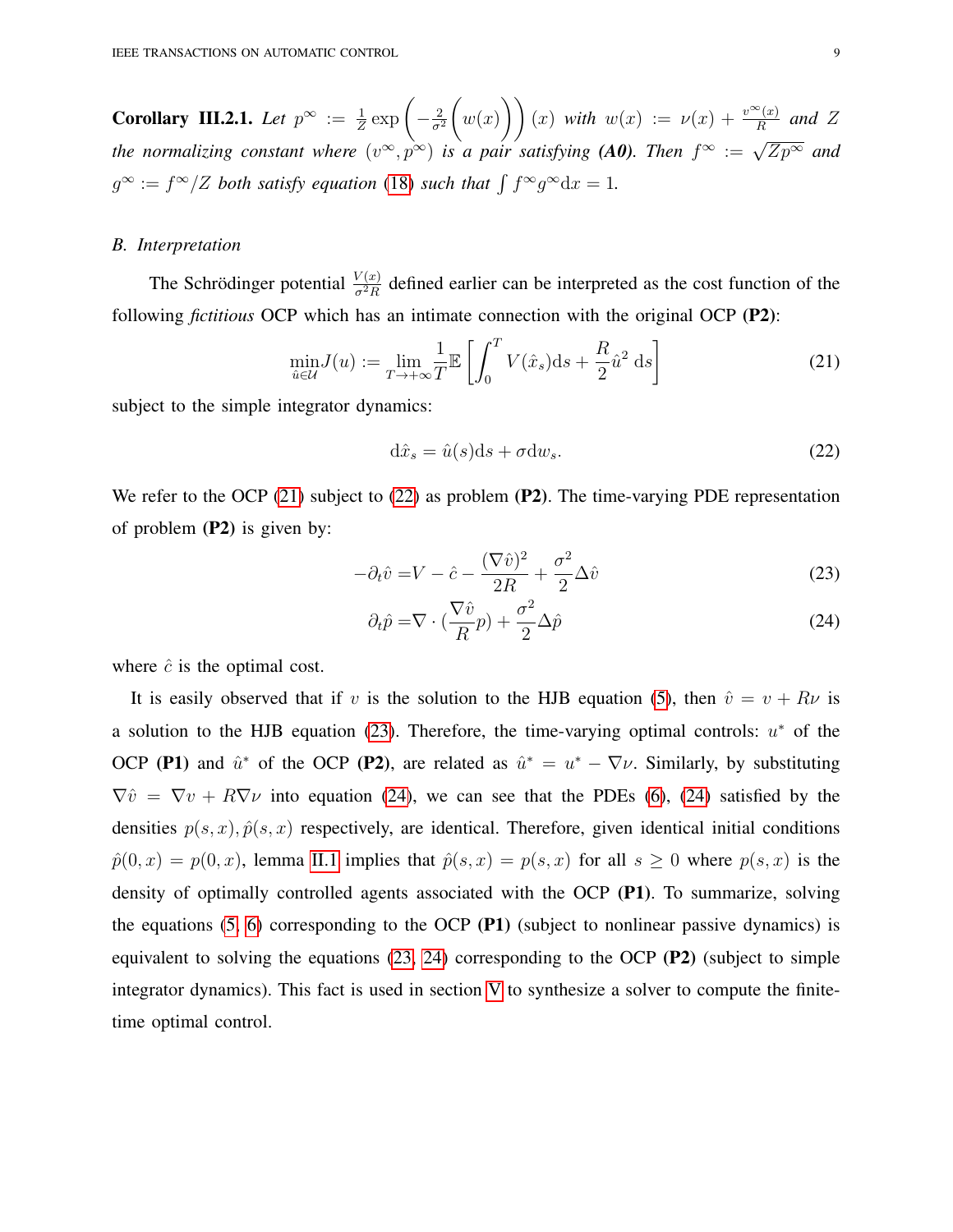# IV. CONTROL DESIGN

<span id="page-9-0"></span>The decay of an initial density of particles under open loop (uncontrolled) overdamped Langevin dynamics to a stationary density is a classic topic in statistical physics [\[36\]](#page-19-20). In this section we analyze the decay of a perturbed density of agents under the action of the steady state controller obtained in problem (P1) to the corresponding stationary density. Since the HJB and FP equations [\(5\)](#page-4-1) and [\(6\)](#page-4-2)) are coupled one-way, the perturbation analysis corresponds to that of the FP equation. In the presented approach, evolution of a perturbed density governed by equation [\(6\)](#page-4-2) is analyzed through the evolution of its hermitized form [\(13\)](#page-6-3) governed by equation [\(14\)](#page-6-2). Diagonalization [\(17\)](#page-7-2) of the PDE representation facilitates stability analysis based on the spectral properties of the Schrödinger operator, using which we obtain analytical design constraints on the cost function  $q(x)$  and control parameter R to guarantee stability of the equilibrium density. Note that our approach does not require the assumption of small (local) density perturbations or a Gaussian equilibrium as in [\[25\]](#page-19-9) which treated the stability of equilibrium densities in related MFG case, and applies to general perturbations to Gaussian or non-Gaussian stationary densities in the case of standard OCPs. Additionally, while the study in [\[25\]](#page-19-9) is limited to agents which have simple integrator dynamics the proposed framework applies to the broader class of nonlinear Langevin dynamics.

## *A. Perturbations of the equilibrium density*

Consider a large-size population expressed by problem (P1), which is controlled by the optimal steady state control  $u^{\infty} = -\nabla v^{\infty}/R$  corresponding to the equation [\(3\)](#page-4-0) with a unique equilibrium density  $p^{\infty}$  satisfying [\(4\)](#page-4-3) and (A0). Theorem [III.2](#page-7-1) then implies that the value and density functions can be written as [\(19\)](#page-7-3), [\(20\)](#page-7-4), in terms of a pair of functions  $(f^{\infty}, g^{\infty})$ , both satisfying equation [\(18\)](#page-7-0) and  $\int f^{\infty}g^{\infty}dx = 1$ . Corollary [III.2.1](#page-8-4) gives formulae for the function pair  $(f^{\infty}(x), g^{\infty}(x))$  in terms of the steady state solution pair  $(v^{\infty}, p^{\infty})$  satisfying equations [\(3,](#page-4-0) [4\)](#page-4-3). Time-varying value and density functions can be calculated as [\(15\)](#page-7-5), [\(16\)](#page-7-6) in terms of the corresponding transformation variables  $(f(t, x), g(t, x))$ .

Time-varying densities, perturbed from the steady state density of agents can be written using the hermitization transform [\(13\)](#page-6-3) as  $p(t, x) = p^{\infty}(x) + \tilde{p}(t, x) = f^{\infty}(x)g^{\infty}(t, x) + f^{\infty}(x)\tilde{g}(t, x)$ . Since we are studying stability of the steady state controller, there are no perturbations in the value function  $v^{\infty}$  nor consequently, in the transformation variable  $f^{\infty}$ . Here, the function  $\tilde{g}(t, x)$ corresponds to a perturbation in the hermitized density given as  $g(t, x) = g^{\infty}(x) + \tilde{g}(t, x)$ , which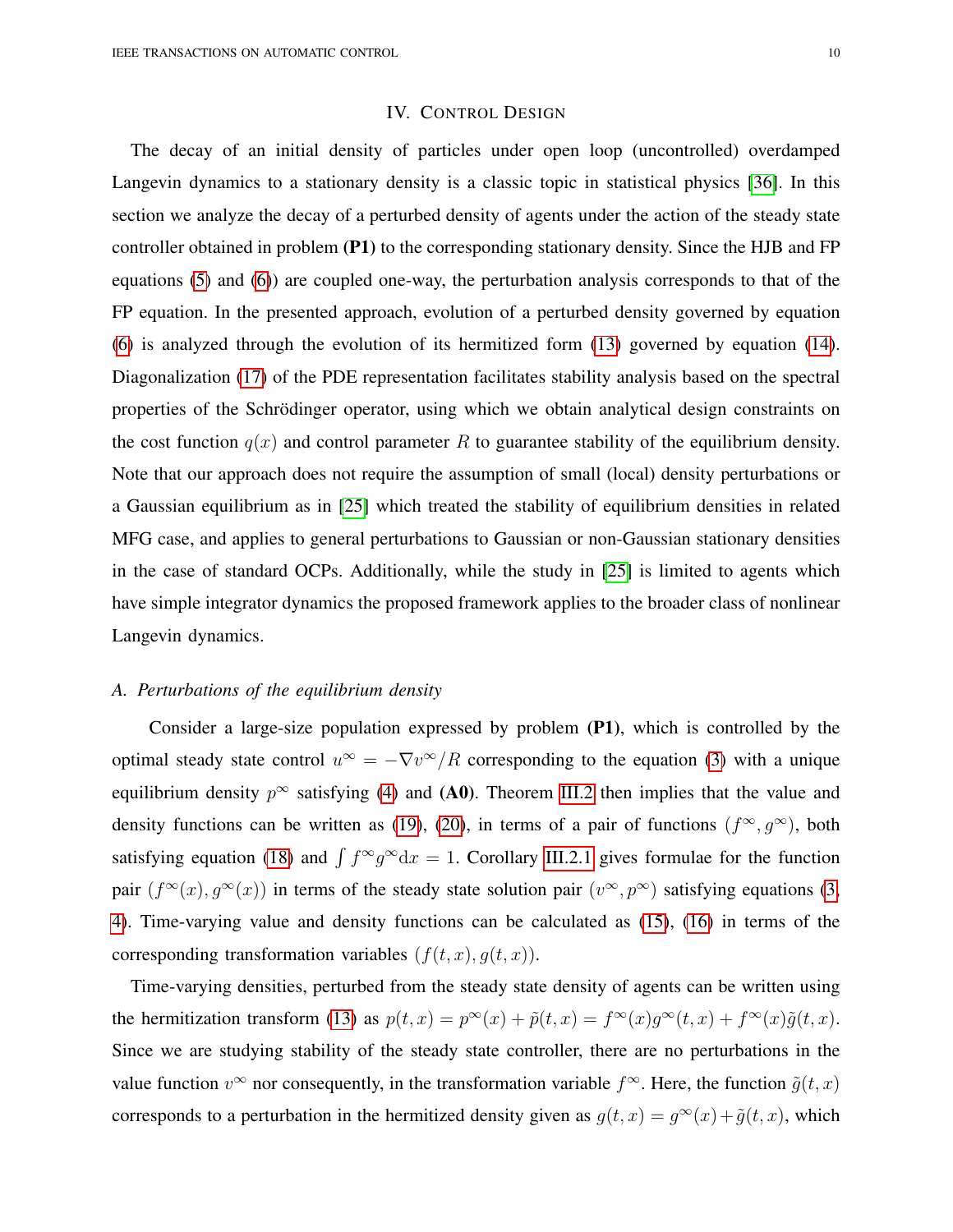obeys the time-varying PDE [\(14\)](#page-6-2). In this section we study the decay of a perturbed density  $p^{\infty} + \tilde{p}$  to its steady state density  $p^{\infty}$ . We state the following corollary to theorem [III.1](#page-7-7) which provides the perturbation equation for the hermitized density.

**Corollary IV.0.1.** If  $g^{\infty}(x)$  is a solution to the stationary PDE [\(18\)](#page-7-0) and  $g(t,x) = g^{\infty}(x) + \tilde{g}(t,x)$ *is a solution to the PDE* [\(14\)](#page-6-2) *where*  $\tilde{g}(t, x) \in C^{1,2}([0, +\infty), \mathbb{R}^d)$ *, then*  $\tilde{g}(t, x)$  *is governed by the linear PDE*

<span id="page-10-0"></span>
$$
\partial_t \tilde{g} = -\left(H - \frac{c}{\sigma^2 R}\right) \tilde{g}.
$$
\n(25)

## *B. Stability*

We define the following Hilbert space and class of density perturbations for which we study stability.

**Definition IV.1.** Let (A0) hold. Denote  $p^{\infty} := \frac{1}{Z} \exp\left(-\frac{2}{\sigma^2}\right)$  $\overline{\sigma^2}$  $\sqrt{ }$  $w(x)$   $(x)$   $(x)$  with  $w(x) := \nu(x) + \nu(x)$  $v^{\infty}(x)$  $\frac{f(x)}{R}$  and *Z* the normalizing constant where  $(v^{\infty}, p^{\infty})$  is the unique pair satisfying (**A0**). We denote by  $f^{\infty} := \sqrt{Zp^{\infty}}$  and  $g^{\infty} := f^{\infty}/Z$  two solutions to equation [\(18\)](#page-7-0) such that  $\int f^{\infty}g^{\infty}dx$ 1. We denote the Hilbert space of  $L^2(\mathbb{R})$  by H. The class of mass preserving density perturbations *is defined as*  $S_0 := \Big\{ \pi(x) \in \mathcal{H}$  $\begin{array}{c} \begin{array}{c} \begin{array}{c} \begin{array}{c} \end{array}\\ \begin{array}{c} \end{array}\\ \begin{array}{c} \end{array}\\ \begin{array}{c} \end{array}\\ \begin{array}{c} \end{array}\\ \begin{array}{c} \end{array}\\ \begin{array}{c} \end{array}\\ \begin{array}{c} \end{array}\\ \begin{array}{c} \end{array}\\ \begin{array}{c} \end{array}\\ \begin{array}{c} \end{array}\\ \begin{array}{c} \end{array}\\ \begin{array}{c} \end{array}\\ \begin{array}{c} \end{array}\\ \begin{array}{c} \end{array}\\ \begin{array}{c} \end{array}\\ \begin{array}{c}$  $\langle \pi, f^{\infty} \rangle_{\mathcal{H}} = 0$ .

 $\int$ **Definition IV.2.** We define the class of initial perturbed densities as  $S :=$  $p(0, x) = f^{\infty}(g^{\infty}(x) + \tilde{g}(0, x))$  $\tilde{g}(0, x) \in S_0$  $\mathcal{L}$ *a*. We say that the steady state density  $p^{\infty}(x) =$ f <sup>∞</sup>(x)g <sup>∞</sup>(x) *corresponding to the nonlinear equations [\(3,](#page-4-0) [4\)](#page-4-3) is asymptotically stable with respect* to  $S$  if there exists a solution  $\tilde{g}(t,x)$  to the perturbation equation [\(25\)](#page-10-0) such that  $\lim_{t\to+\infty}||\tilde{g}(t,x)||_{\mathcal{H}}=0$ 0*.*

<span id="page-10-1"></span>**Lemma IV.1.** If there exists a positive, even and continuous function  $Q(x)$  on  $\mathbb{R}$  which is non*decreasing for all*  $x \geq 0$  *such that*  $\frac{V(x)}{\sigma^2 R} \geq -Q(x)$  *for all*  $x \in \mathbb{R}$  *and*  $\int \frac{dx}{\sqrt{Q(x)}}$  $\frac{dx}{Q(2x)}dx = +\infty$  then *the closure of* H *is self adjoint.*

We omit the proof since it follows directly from theorem 1.1, pp 50 in [\[37\]](#page-19-21). In particular, if  $\frac{V(x)}{\sigma^2 R} \ge k \in \mathbb{R}$  then it follows that H is self adjoint. The following assumption implies discreteness of the spectrum of H.

**(A1)** 
$$
\lim_{|x| \to +\infty} V(x) = \lim_{|x| \to +\infty} q + \frac{R}{2} (\nabla \nu)^2 - \frac{\sigma^2 R}{2} \Delta \nu = +\infty.
$$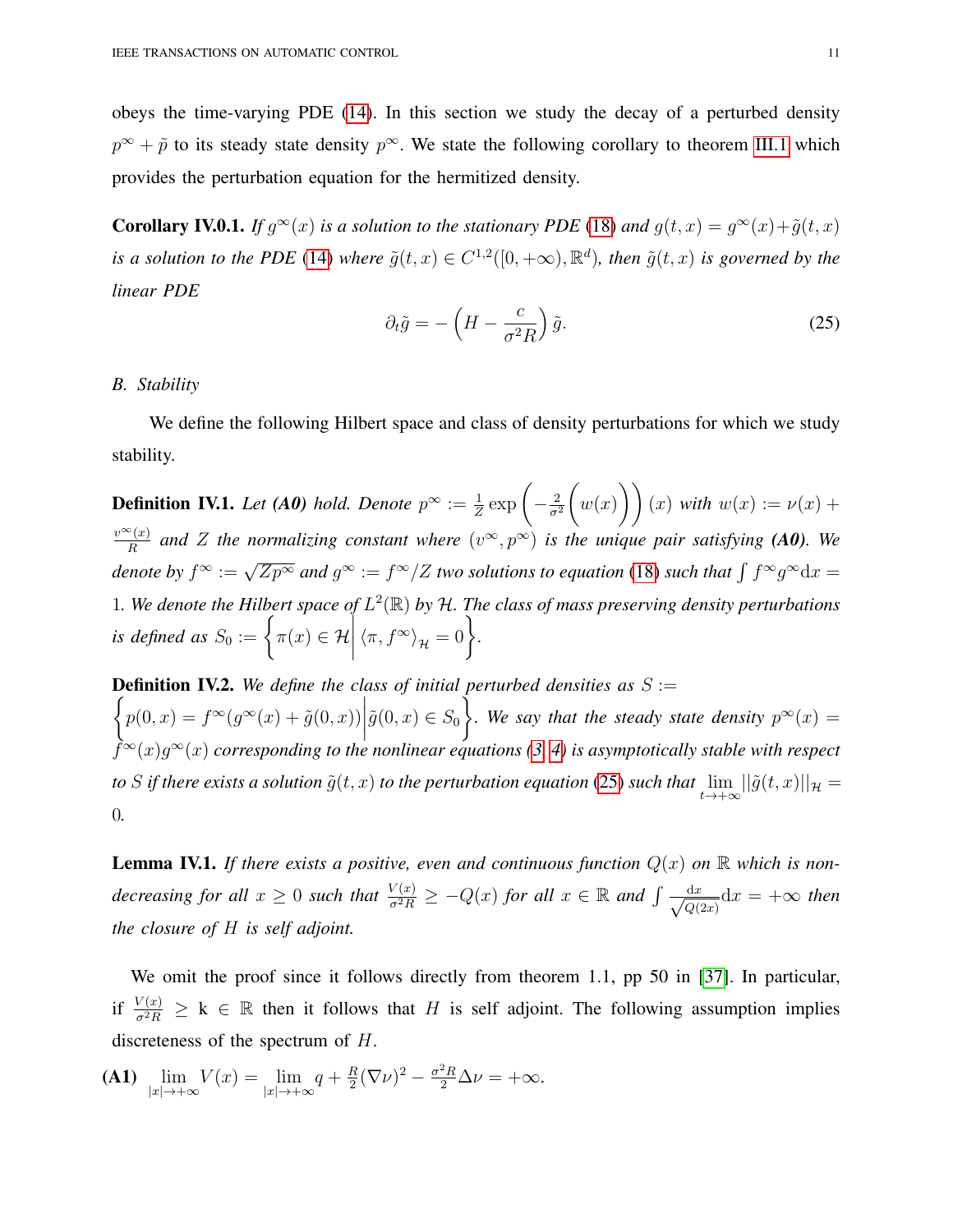## <span id="page-11-1"></span>Lemma IV.2. *If (A1) is true then the closure of* H *has a discrete spectrum.*

The proof of this theorem follows from theorem 3.1, pp 57 of [\[37\]](#page-19-21). This theorem implies that under assumption (A1), the spectrum of H denoted by  $\{\lambda_n\}_{0 \leq n \leq +\infty}$  has the property that  $\lambda_n \to +\infty$  as  $n \to +\infty$  and the corresponding eigenfunctions denoted as  $\{e_n(x)\}_{0 \le n \le +\infty}$  form a complete orthonormal system on  $L^2(\mathbb{R})$ . The eigenproperty is explicitly written as  $He_n(x)$  =  $\lambda_n e_n(x)$ . Further from proposition 3.2, pp 65 in [\[37\]](#page-19-21) the eigenvalues have the property  $\lambda_0$  <  $\lambda_1 < \cdots < \lambda_n < \cdots$ . We state the following assumption on the Schrödinger potential required to prove stability of the stationary density.

(A2)  $V(x) = q + \frac{R}{2}$  $\frac{R}{2}(\nabla \nu)^2 - \frac{\sigma^2 R}{2} \Delta \nu \geq 0.$ 

In view of (A1), (A2) can be satisfied for given q and  $\nu$  functions without affecting the equilibrium solutions  $(v^{\infty}, p^{\infty})$ , by adding a constant to the cost function. This condition is required to apply the Krein-Rutman theorem in the proof of the main theorem below as in (section 1.A, pp 2, [\[38\]](#page-19-22)). The proof of the theorem uses standard techniques from spectral analysis of linear operators and is presented here for the purposes of completeness and explaining the precise role of the assumptions  $(A1, A2)$  in providing the guarantee of stability. We do not lay any claims of originality to the techniques of the proof.

**Theorem IV.3.** Let (A0, A1, A2) be true. Let  $(v^{\infty}(x), p^{\infty}(x))$  be the unique stationary solution to *the equations* [\(3,](#page-4-0) [4\)](#page-4-3) and denote by  $(f^{\infty}, g^{\infty})$  the two solutions to problem [\(18\)](#page-7-0) given in corollary *[III.2.1.](#page-8-4) If*  $\tilde{g}(0, x) \in S_0$  *and*  $\{g_n\}_{0 \le n \le +\infty}$  *are determined by* 

<span id="page-11-0"></span>
$$
\dot{g_n}(t) = -\left(\lambda_n - \frac{c}{\sigma^2 R}\right) g_n(t),\tag{26}
$$

then  $\tilde{g}(t,x) = \sum_{n=1}^{+\infty} g_n(t)e_n(t)$  is the unique H solution to the perturbation equation [\(25\)](#page-10-0).  $p^{\infty}(x)$ *is asymptotically stable with respect to* S*.*

*Proof.* Since  $\tilde{g}(0, x) \in \mathcal{H}$  we have the unique representation  $\tilde{g}(0, x) = \sum_{n=0}^{+\infty} g_n(0) e_n(x)$  where  $g_n(0) = \langle \tilde{g}(0, x), e_n(x) \rangle_{\mathcal{H}} < +\infty$  for all n. Since  $\{e_n\}_{0 \le n < +\infty}$  is a complete basis on H, any solution in H to the PDE [\(25\)](#page-10-0) must have the form  $\sum_{n=0}^{+\infty} g_n(t)e_n(x)$  where  $\{g_n(t)\}_{0\leq n\leq +\infty}$  are finite for all  $t \in [0, +\infty)$ . Substituting the selected form of the solution in the perturbation equa-tion [\(25\)](#page-10-0) and using the eigenproperty  $He_n = \lambda_n e_n$ , we obtain the ODEs [\(26\)](#page-11-0). Due to assumption (A1) the eigenproperties of the Schrödinger operator given in lemmas [IV.1,](#page-10-1) [IV.2](#page-11-1) hold. Using the eigenproperty yields the ODEs [\(26\)](#page-11-0) with the unique solutions  $g_n(t) = g_n(0)e^{-(\lambda_n - \frac{c}{\sigma^2 R})t}$ .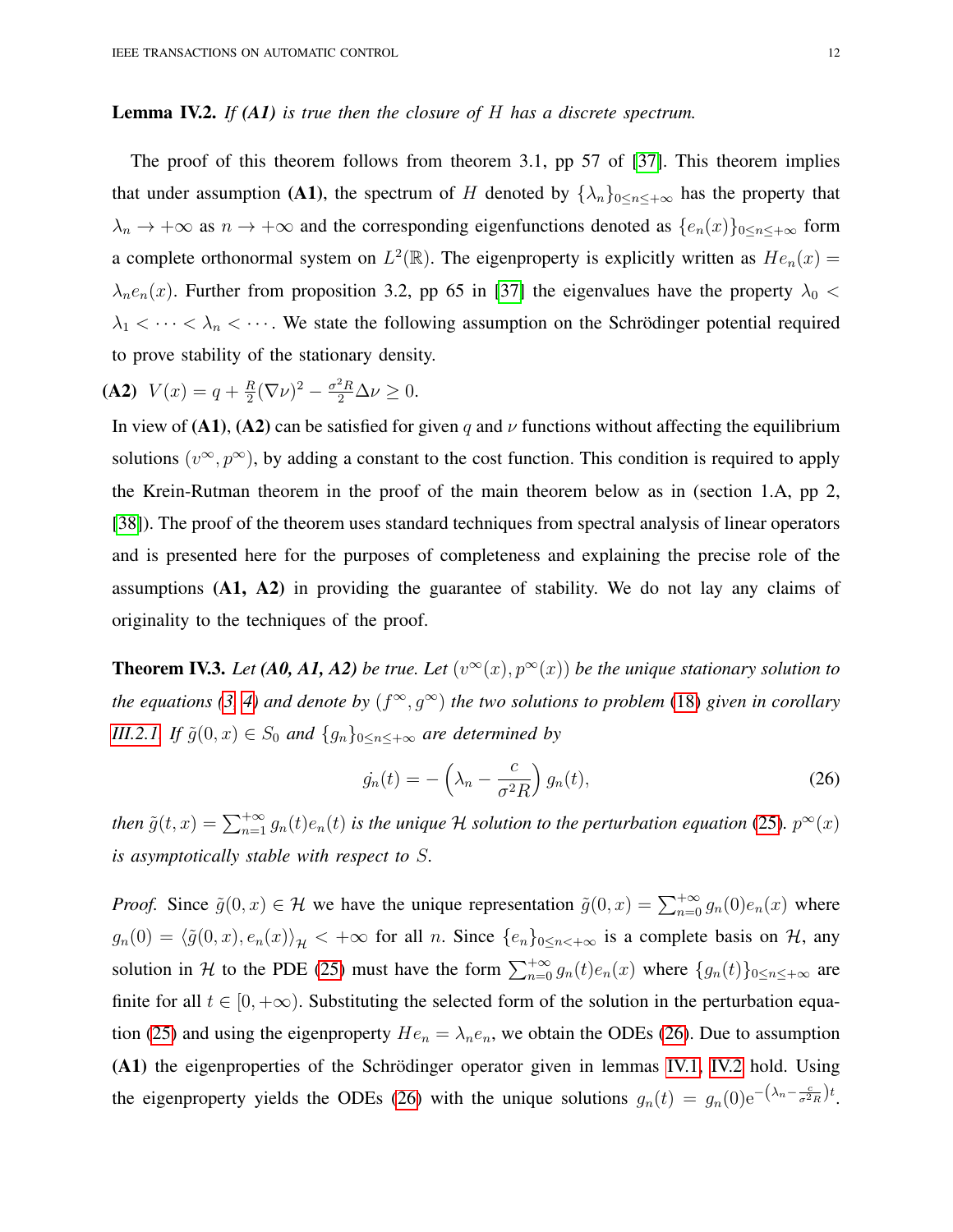Therefore  $\tilde{g}(t,x) = \sum_{n=0}^{+\infty} g_n(t)e_n(x)$  wherein  $g_n(t) = g_n(0)e^{-(\lambda_n - \frac{c}{\sigma^2 R})t}$  is the unique H solution to the perturbation equation [\(25\)](#page-10-0).

From the Krein-Rutman theorem [\[38\]](#page-19-22), under the assumption  $V(x) \ge 0$  given by (A2), the first eigenvalue is  $\frac{c}{\sigma^2 R} = \lambda_0$  so that  $\dot{g}_0(t) = 0$  for all  $t \ge 0$  and the first eigenfunction is  $0 < f^{\infty}(x) = e_0(x)$  corresponding to the eigenproblem [\(18\)](#page-7-0). Further,  $\tilde{g}(0, x) \in S_0$  implies that  $g_0(0) = \langle \tilde{g}(0, x), e_0(x)\rangle_{\mathcal{H}} = \langle \tilde{g}(0, x), f^\infty(x)\rangle_{\mathcal{H}} = 0$  implying that  $g_0(t) = 0$  for all  $t \ge 0$ , which completes the first part of the proof.

We can see that  $\lambda_0 > 0$  since the infinite horizon optimal cost  $c > 0$  or using integration by  $\frac{V}{\sigma^2 R}e_0, e_0 \rangle_{L^2(\mathbb{R})} + \frac{\sigma^2}{2}$ parts,  $\langle He_0,e_0\rangle_{L^2(\mathbb{R})}=\big\langle \frac{V}{\sigma^2}\big\rangle$  $\frac{\sigma^2}{2} || \nabla e_0 ||^2_{L^2(\mathbb{R})} = \lambda_0 = \frac{c}{\sigma^2 R} > 0$  since  $V(x) \ge 0$ . From assumption (A2) and  $\lambda_0 < \lambda_1 < \cdots$  due to assumption (A1) wherein  $\frac{c}{\sigma^2 R} = \lambda_0$ , we conclude that  $\lambda_n - \frac{c}{\sigma^2 R} > 0$  for all  $n > 1$ . Using Parseval's identity  $||\tilde{g}(t,x)||_{L^2(\mathbb{R})} = \left(\sum_{n=0}^{+\infty} g_n(t)^2\right)^{\frac{1}{2}}$ , noting that  $g_0(t) = 0$ ,  $g_n(t)^2 = g_n(0)^2 e^{-2(\lambda_n - \frac{c}{\sigma^2 R})t}$  where  $\lambda_n - \frac{c}{\sigma^2 R} > 0$  for all  $n > 1$  and using the Lebesgue dominated convergence theorem for the limit  $t \to +\infty$ , we have that  $p^{\infty}(x)$  is  $\Box$ nonlinearly asymptotically stable with respect to S.

From the theorem above, we note that assumption (A1) is the key explicit design constraint on the cost function  $q(x)$  and control parameter R, which guarantees stability of an initially perturbed density of agents to the corresponding steady state density, under the action of the steady state controller. In figure [1](#page-13-0) we show stabilization of an initially (perturbed) uniform density of agents to the stationary density corresponding to the steady state controls. The agent dynamics are unstable with the Langevin potential  $\nu(x) = -x^3/3$  and the system is stabilized using a cost function  $q(x) = (5/2) \cdot x^2$  such that conditions (A1, A2) are satisfied. Equation [\(18\)](#page-7-0) is solved using a spectral solver [\[39\]](#page-19-23) for the parameters  $\sigma = R = 1/2$  and the steady state density is obtained using equation [\(9\)](#page-5-2). Initial states of agents are sampled from a uniform density over the interval  $[-2, 2]$ . Trajectories for  $N = 500$  agents are simulated with 100 stochastic realizations each, using the steady state control. In the left panel we observe the density evolve over time steps  $t = 0$  (black),  $t = T/5$  (blue),  $t = T/2$  (pink) to the final time  $t = T$  (red) at which the stationary density computed by the spectral solver is recovered.

# V. CONTROL ALGORITHM

<span id="page-12-0"></span>For practical applications of the control of large-scale systems, it will be advantageous to pre-compute a finite-time, feedback control law whose domain spans the region of state space that we are interested in. The optimal control can be obtained by solving the corresponding HJB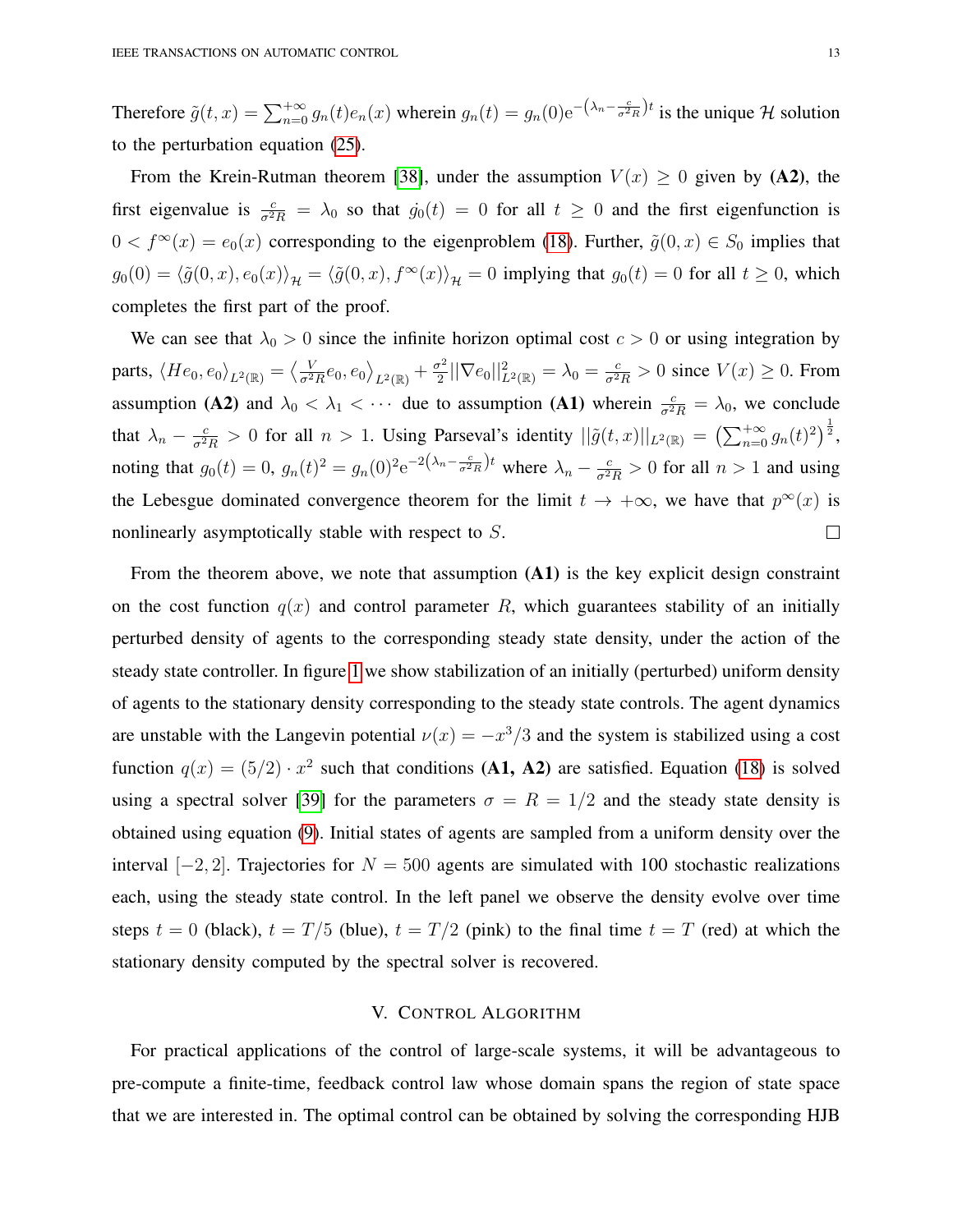<span id="page-13-0"></span>

Fig. 1. Stabilization of a density of unstable Langevin agents with potential  $\nu = -x^3/3$  to a equilibrium density by designing an OCP which satisfies the stability constraints (A1,A2). *Left pane:* Monte-Carlo simulation of density evolution under steady state controls from the perturbed initial density (black,  $t = 0$ ) - blue  $(t = T/5)$  - pink  $(t = T/2)$  - terminal (red,  $t = T$ ) density. Note that the terminal (red) density obtained via Monte-Carlo co-incides with the equilibrium density computed by the spectral solver (green). *Right pane:* Stochastic realizations of ten optimally controlled agent trajectories.

PDE by using finite difference, finite element, spectral or path-integral approaches. In this work, we apply a path-integral approach to solve this PDE in the finite-time case and introduce an efficient quadrature method for evaluating the path-integrals. Although our quadrature method could be applied to either  $(P1)$  or  $(P2)$ , the implementation becomes computationally efficient in the case of (P2) due to our analytic knowledge of the density for the underlying integrator sampling dynamics, in contrast to to prior path-integral sampling control algorithms ( [\[28\]](#page-19-12), [\[29\]](#page-19-13)) which require simulation of trajectories of nonlinear dynamics to numerically approximate the probability density. The result is an efficient method for computing the feedback control law.

We consider the finite horizon OCP [\(7\)](#page-4-4) with the HJB equation given by [\(5\)](#page-4-1),  $c = 0$  as explained in remark [1.](#page-4-5) The optimal control can then be solved by treating the equivalent problem (P2) with HJB equation [\(12\)](#page-6-0). The path-integral representation of this PDE (via Feynman-Kac) is as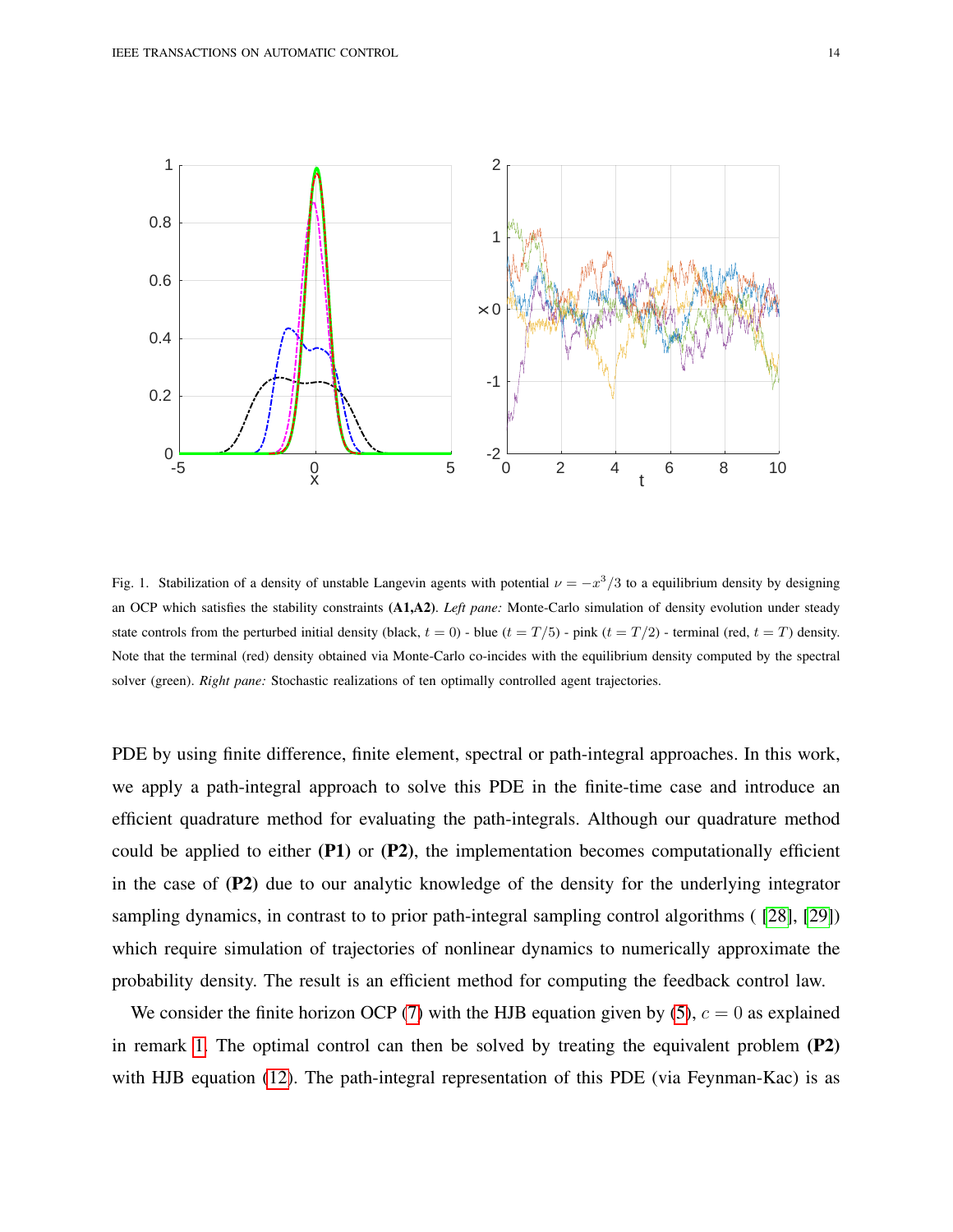follows:

$$
f(t,\bar{x}) = \mathbb{E}_{\tau} \left[ \exp \left( \int_t^T -\frac{V}{\sigma^2 R}(x_s) ds \right) f(T, x_T) \right]
$$
 (27)

with the expectation over trajectories  $\tau$  of brownian motions over the finite-time horizon  $[t, T]$ , that is:

<span id="page-14-2"></span>
$$
dx_s = \sigma d\omega_s, \quad x_t = \bar{x} \tag{28}
$$

First we approximate everything in discrete time with N timesteps of duration  $\delta t$ , with  $\delta t =$  $(T - t)/N$ , so that

<span id="page-14-0"></span>
$$
f(t,\bar{x}) \approx \mathbb{E}_{\tau} \left[ \exp \left( \sum_{n=0}^{N-1} -\frac{V}{\sigma^2 R}(x_n) \delta t \right) f(T, x_N) \right]
$$
(29)

with  $x_n$  governed by the discrete dynamical system  $x_{n+1} = x_n + \sigma$ δt $\epsilon$ ,  $x_0 = \bar{x}$ , and  $\epsilon \sim \mathcal{N}(0, I)$ , with the associated transition probability  $p(x_{n+1}|x_n) \sim \mathcal{N}(x_n, \sigma^2 \delta t)$ . Let  $w_n(x_n) := \exp \Big(-\frac{1}{n} \int_0^{\infty} \frac{1}{n^2} e^{-\frac{1}{n} \int_0^{\infty} \frac{1}{n^2}}$ V  $\frac{V}{\sigma^2 R}(x_n)\delta t$  for  $n=0,\cdots,N-1$ , and let  $w_N(x_N) := f(T,x_N)$ , and  $w := \prod_{n=0}^N w_n(x_n)$ .

From equation [\(29\)](#page-14-0) we have that  $f(t, \bar{x}) =$ 

$$
\int \cdots \int w_N(x_N) \left[ \prod_{n=2}^{N-1} w_n(x_n) p(x_{n+1}|x_n) \right] \times \left[ \int w_0(\bar{x}) p(x_1|x_0 = \bar{x}) w_1(x_1) p(x_2|x_1) dx_1 \right] dx_2 \cdots dx_N.
$$
\n(30)

The second integral in the brackets above is approximated by Gaussian quadrature with M grid points  $\{\xi_1^i\}_{i=1}^M$  and weights  $\alpha_1^i$  as:

<span id="page-14-1"></span>
$$
\sum_{i=1}^{M} \underbrace{p(x_2|x_1=\xi_1^i)}_{\phi_1^i(x_2)} \underbrace{\alpha_1^i w_1(x_1=\xi_1^i)}_{\gamma_1^i} \underbrace{w_0(\bar{x}) p(x_1=\xi_1^i|x_0=\bar{x})}_{\phi_0^i(\bar{x})}.
$$
\n(31)

Define the M dimensional vectors  $\Phi_1(x_2)$ ,  $\gamma_1$ , and  $\Phi_0(\bar{x})$  to have elements  $\phi_1^i(x_2)$ ,  $\gamma_1^i$ ,  $\phi_0^i(\bar{x})$ , respectively and define  $\Gamma_1 = diag(\gamma_1)$ , and write [\(31\)](#page-14-1) as a set of vector products  $\int w_0(\bar{x})p(x_1|x_0)$  $\bar{x}$ ) $w_1(x_1)p(x_2|x_1)dx_1 = \Phi_1(x_2)^{\dagger}\Gamma_1\Phi_0(\bar{x})$ . Recall that  $p(x_1 = \xi_1^i|x_0 = \bar{x})$  is a Gaussian density, so that each element of  $\Phi_0(\bar{x})$  is Gaussian weighted by  $w_0(\bar{x})$ . Plugging this back into [\(30\)](#page-14-2) yields:

<span id="page-14-3"></span>
$$
= \int \cdots \int w_N(x_N) \left[ \prod_{n=3}^{N-1} w_n(x_n) p(x_{n+1}|x_n) \right]
$$
  

$$
\left[ \int w_2(x_2) p(x_3|x_2) \Phi_1(x_2) \Gamma_1 \Phi_0(\bar{x}) dx_2 \right] dx_3 \cdots dx_N.
$$
 (32)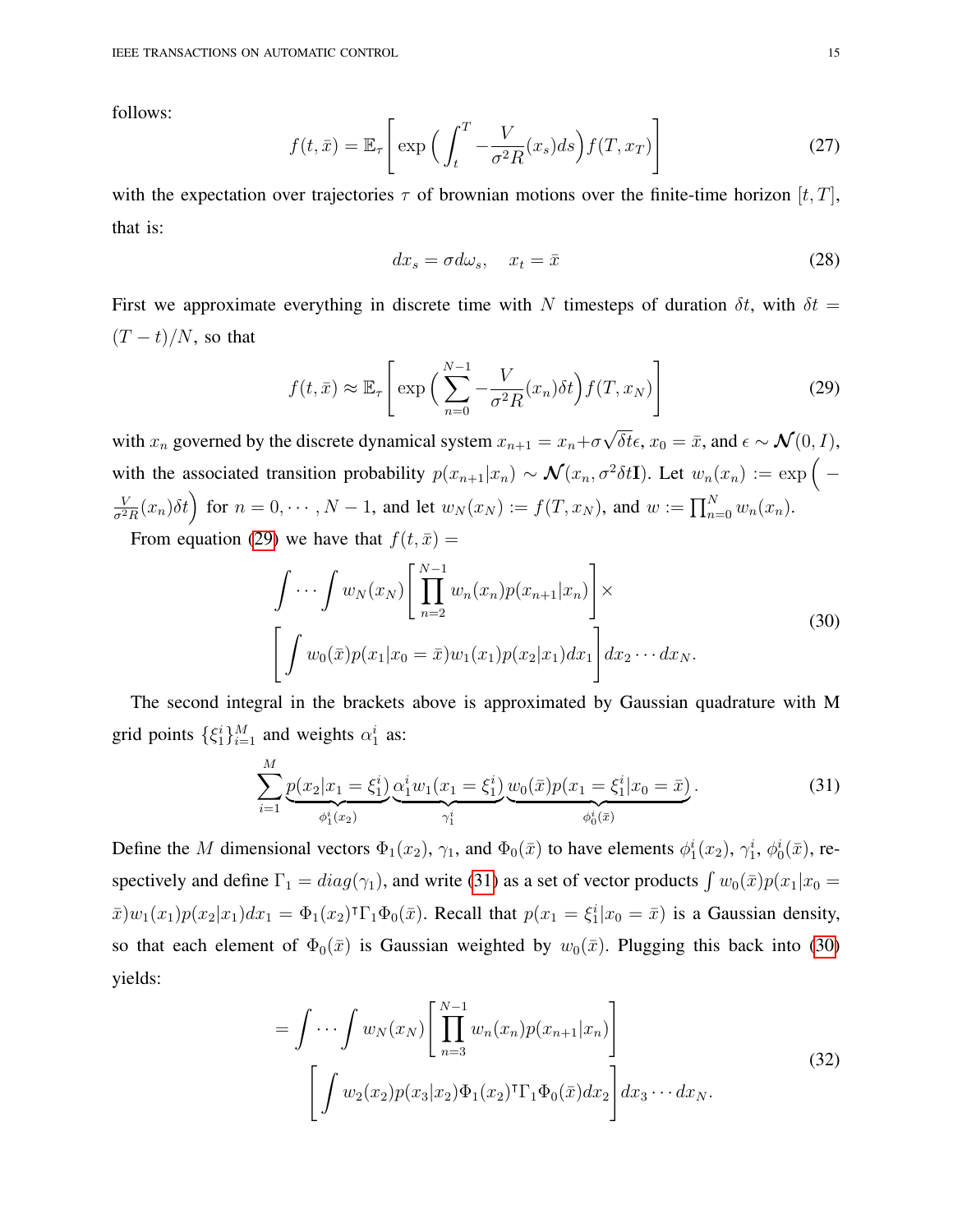Performing another quadrature on the integral within the brackets at points  $\{\xi_i^i\}_{i=1}^M$  with weights  $\alpha_2^i$  we obtain:  $\overline{M}$ 

<span id="page-15-0"></span>
$$
\sum_{i=1}^{M} \underbrace{p(x_3|x_2=\xi_2^i)}_{\phi^i(x_3)} \underbrace{\alpha_2^i w_2(x_2=\xi_2^i)}_{\gamma_2^i} \Phi_1(x_2=\xi_2^i)^{\mathsf{T}} \Gamma_1 \Phi_0(\bar{x}) \tag{33}
$$

Let  $\tilde{\Phi}_n$  be an  $M \times M$  transition matrix with elements  $\{\tilde{\Phi}\}_{ij} = p(x_{n+1} = \xi_{n+1}^i | x_n = \xi_n^j)$ . Then we can write [\(33\)](#page-15-0) as  $\Phi_2(x_3)^{\dagger} \Gamma_2 \tilde{\Phi}_1 \Gamma_1 \Phi_0(\bar{x})$ . Plugging this back into [\(32\)](#page-14-3), we can perform the nested integrals recursively. At each timestep  $x_n$  we use a different quadrature grid, with points  $\{\xi_n^i\}_{i=1}^M$  and weights  $\alpha_n^i$ . The entire integral will therefore be:

<span id="page-15-1"></span>
$$
f(t,\bar{x}) \approx \gamma_N^{\text{T}} \left[ \prod_{n=1}^{N-1} (\tilde{\Phi}_n \Gamma_n) \right] \Phi_0(\bar{x}) \tag{34}
$$

where we have used the definitions:

$$
\gamma_n = \left[ \{ \alpha_i w_n(\xi_n^i) \}_{i=1}^M \right]^\mathsf{T} \tag{35}
$$

$$
\Gamma_n = diag(\gamma_n) \tag{36}
$$

$$
\{\tilde{\Phi}_n\}_{ij} = p(x_{n+1} = \xi_{n+1}^i | x_n = \xi_n^j)
$$
\n(37)

$$
\phi_0^i(\bar{x}) = w_0(\bar{x})p(x_1 = \xi_1^i | x_0 = \bar{x})
$$
\n(38)

$$
\Phi_0(\bar{x}) = \left[ \{ \phi_0^i(\bar{x}) \}_{i=1}^M \right]^\mathsf{T} \tag{39}
$$

Since  $V(x)$  is time invariant and one chooses the same quadrature grid points at each timestep,  $\gamma_n$  and  $\tilde{\Phi}_n$  are the same for all  $n = 1, \dots, N - 1$ . So [\(34\)](#page-15-1) can be simplified to:

$$
f(t,\bar{x}) \approx \gamma_N^{\mathsf{T}}(\tilde{\Phi}\Gamma)^{N-1}\Phi_0(\bar{x}).\tag{40}
$$

We consider a two dimensional Langevin potential  $\nu = 1/2 \cos(x_1 x_2)^2 - 1/24(x_1^4 + x_2^4)$ , with resulting dynamics:

$$
dx_1 = (\cos(x_1x_2)\sin(x_1x_2)x_2 - 1/6x_1^3 + u_1(s))ds + \sigma dw_1
$$
  

$$
dx_2 = (\cos(x_1x_2)\sin(x_1x_2)x_1 - 1/6x_2^3 + u_2(s))ds + \sigma dw_2.
$$

In Figure [2](#page-17-0) we first plot the potential  $\nu$  along with several uncontrolled trajectories of agents initialized at random locations. The agents collect into 4 stable and attracting equilibria. We design a cost function  $q(x) = \frac{1}{2}Q((x_1 - 1)^2 + (x_2 - 1)^2)((x_1 + 1)^2 + (x_2 + 1)^2)$  to encourage the agents to move into two locations at  $(-1, -1)$  and  $(1, 1)$ . We let  $R = 1, Q = 0.1, \sigma = 0.2$ ,  $T = 4.0s$ , and  $dt = 0.1$ . We solve for  $f(t, x)$  at each timestep using our quadrature method with a fixed 2-d Gauss-Hermite grid spanning  $[-2, 2]$  in both  $x_1$  and  $x_2$ . We found 20 grid points in each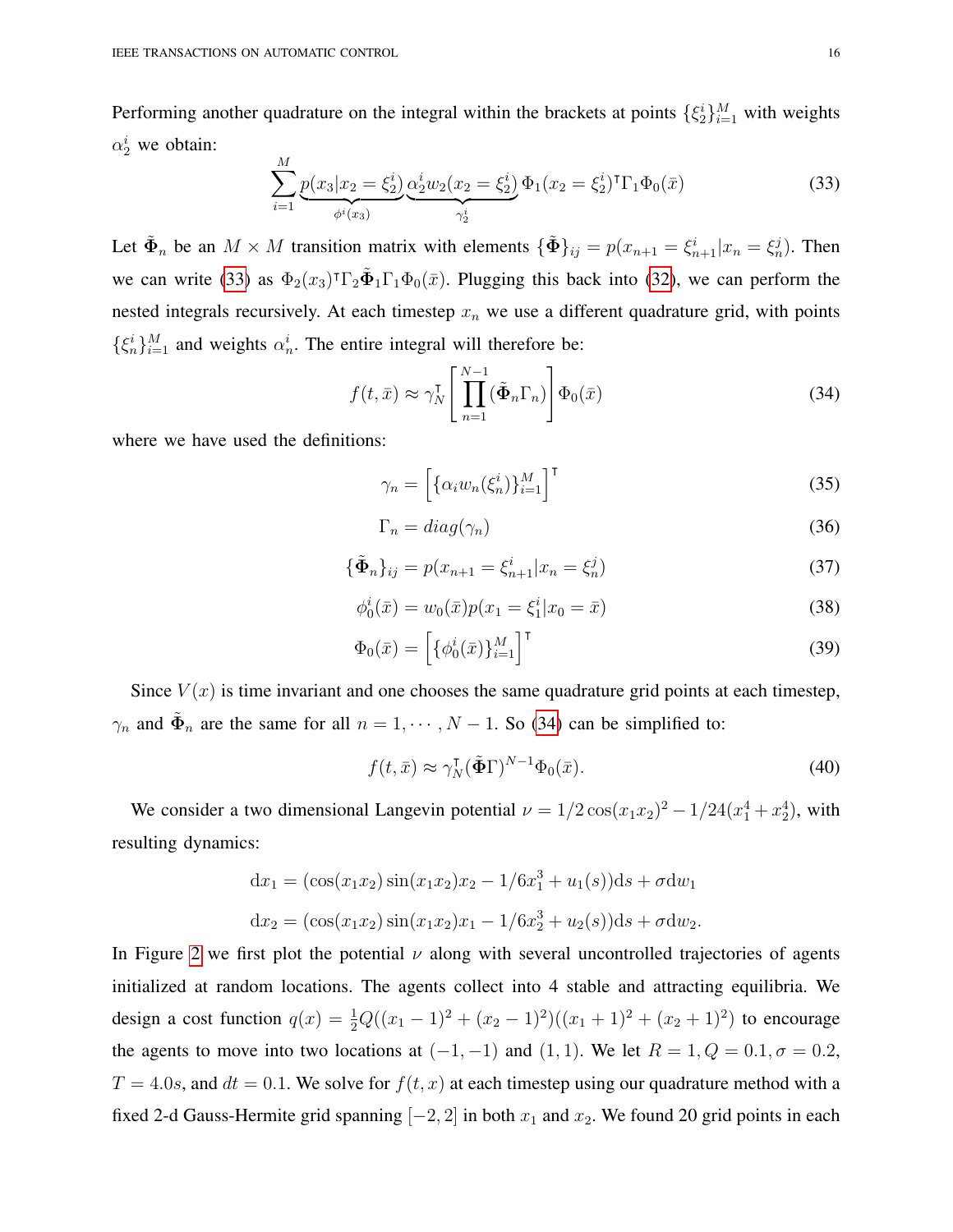dimension to yield good results. We then plot the modified value  $\hat{v}(x,t) = -\sigma^2/2 \log(f(x,t))$ . With this method we are able to find an optimal feedback control law for the entire domain of integration (Figure [2,](#page-17-0) lower four). Note that we are also able to solve the problem by calculating controls for each agent locally and independently using our quadrature method, modified to use a smaller grid (with width  $4\sigma(T-t)$ ) √  $dt$  in each dimension), centered at the agent's current position. Unlike with PDE solver-based solutions, we are able to find optimal controls for each agent locally. This is advantageous when the size of the state space is large and the number of agents is small. The results of the simulation show that early on  $(t = 1.0s)$ , the agents are pushed towards the center of the space. As time progresses, the agents are controlled towards the goal position at  $(1, 1)$  and  $(-1, -1)$  for  $(t = 2.0s, 3.0s)$ . At the final time, the agents are mainly concentrated around the goal regions ( $t = 4.0s$ ). The modified value  $\hat{v}$  is smallest at the goal state but also has valleys around the four stable equilibria. We make our code publicly available at [https://github.com/ddfan/pi](https://github.com/ddfan/pi_quadrature) quadrature. On an Intel(R) Core(TM) i7-4980HQ CPU @ 2.80GHz machine, calculating the value function and simulating the agents took 21.7 seconds, using Python and Numpy's linear algebra library.

#### VI. CONCLUSIONS

<span id="page-16-0"></span>We have presented an imaginary-time, linear and decoupled Schrödinger equation representation of the HJB and FP equations of a class of stochastic OCPs for agents with multidimensional *nonlinear Langevin dynamics*. This representation is obtained by introducing novel variable transforms of the value *and* density functions. Both the HJB and FP equations become Schrödinger equations with identical potential, in the transformed variables.

We interpret the Schrödinger potential as the cost function of a related OCP with simple integrator dynamics. This motivates a quadrature based algorithm to compute the finite-time control and is demonstrated on a two dimensional example.

The Schrödinger representation of the HJB and FP PDEs facilitates a stability analysis of the density without having to relying on linearization of the FP equation at the equilibrium density. The proposed approach provides a framework for closed-loop *nonlinear stability* analysis of the (in general) *non-Gaussian* steady state density, using which, we obtain explicit, analytic *control design* constraints to guarantee stability. It is observed that spectral properties of the Schrödinger operator associated with the HJB and FP equations underlie the stability of equilibrium density.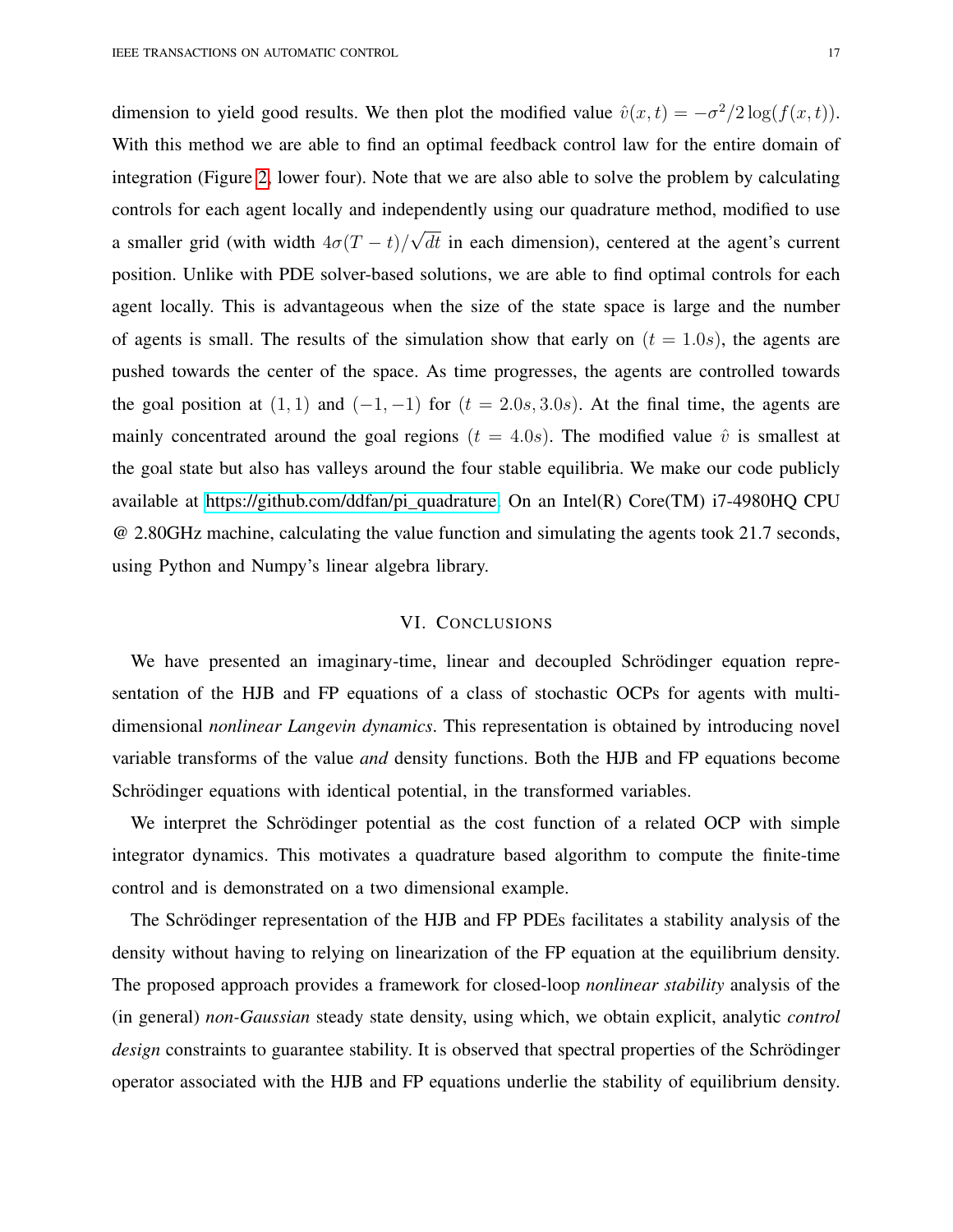

<span id="page-17-0"></span>

Fig. 2. Top: Langevin potential  $\nu$  for 2 dimensional problem. Trajectories of 40 agents under no control (black lines) along with their final position after  $T = 4.0$  seconds (white dots) are plotted. Lower 4: Optimally controlled agents and value for 2 dimensional finite-horizon problem (T=4.0s). Color denotes plot of  $\hat{v}(x,t) = -\sigma^2/2 \log(f(x,t))$ . 4 snapshots in time are shown. Note that the agents move towards the regions of lowest cost at  $(-1, -1)$  and  $(1, 1)$  but are affected by the other potential wells at  $(\pm 1, \pm 1)$ .

The connection between the nonlinear Schrödinger equation and MFGs was used in combination with the *theory of solitons* [\[25\]](#page-19-9) to study reduced order, quaratic-Gaussian approximations of the solutions of MFGs for agents with simple integrator dynamics. A topic of future work is to extend and apply the Schrödinger representation introduced in this work, to the case of MFGs for agents with nonlinear Langevin dynamics. The theory of solitons can then be leveraged as in [\[25\]](#page-19-9) to create a reduced order computational tool for this broader class of MFGs, with the ultimate goal of designing phase transitions (*operating regimes*) in multi-agent networked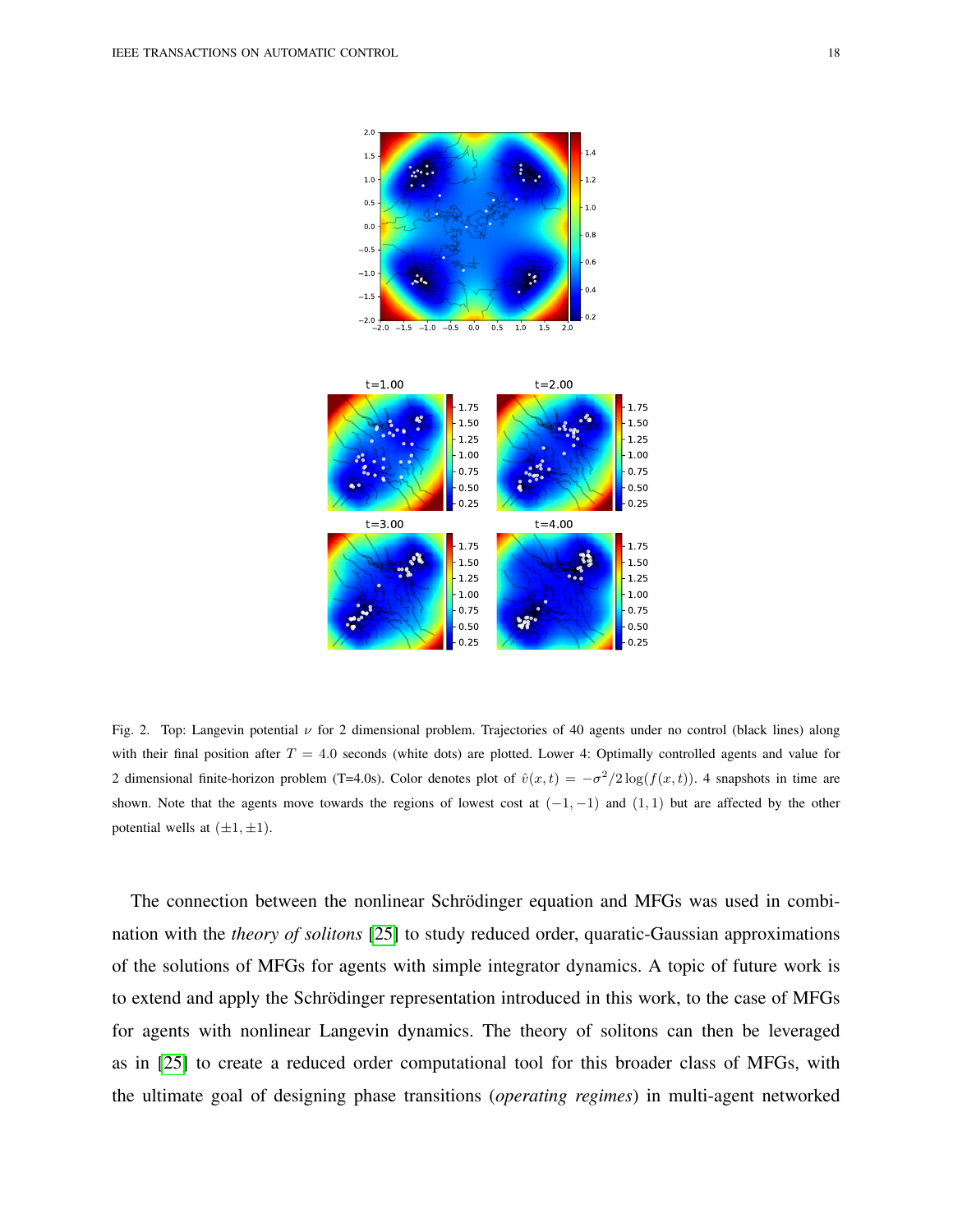systems, such as agile swarms [\[40\]](#page-20-0) and electrical micro-grids [\[41\]](#page-20-1).

Generalization of the presented approach to the case of second order Langevin systems is a natural extension, which is a work currently underway by the authors.

Finally, we will introduce sparse grids [\[42\]](#page-20-2) in the proposed quadrature based finite-time optimal control solver in a forthcoming publication, with the goals of speeding up computation and scaling to high dimensional systems.

## **REFERENCES**

- <span id="page-18-0"></span>[1] R. Brockett. *Notes on the Control of the Liouville Equation*. Springer-Verlag Berlin Heidelberg, 2012.
- <span id="page-18-1"></span>[2] R. Brockett and N. Khaneja. *On the Stochastic Control of Quantum Ensembles. In: System Theory by Djaferis T.E., Schick I.C. (eds)*, volume 518 of *The Springer International Series in Engineering and Computer Science, vol 518*. Springer, Boston, MA, 2000.
- <span id="page-18-2"></span>[3] A. Palmer and D. Milutinovic. A hamiltonian approach using partial differential equations for open-loop stochastic optimal control. In *American Control Conference (ACC), 2011*, pages 2056–2061, June 2011.
- <span id="page-18-3"></span>[4] K. Bakshi and E. Theodorou. Infinite dimensional control of doubly stochastic jump diffusions. In *Proceedings of 2016 IEEE 55th Conference on Decision and Control (CDC)*, pages 1145–1152, Las Vegas, USA, Dec 2016.
- <span id="page-18-4"></span>[5] Jr-Shin Li, Justin Ruths, Tsyr-Yan Yu, Haribabu Arthanari, and Gerhard Wagner. Optimal pulse design in quantum control: A unified computational method. *Proceedings of the National Academy of Sciences*, 108(5):1879–1884, 2011.
- <span id="page-18-5"></span>[6] J. Li, I. Dasanayake, and J. Ruths. Control and synchronization of neuron ensembles. *IEEE Transactions on Automatic Control*, 58(8):1919–1930, Aug 2013.
- <span id="page-18-6"></span>[7] Nikolaus Correll and Alcherio Martinoli. Towards multi-robot inspection of industrial machinery - from distributed coverage algorithms to experiments with miniature robotic swarms. *IEEE Robotics and Automation Magazine*, 16(1):103–112, 2009.
- <span id="page-18-7"></span>[8] D. Milutinovic.´ *Utilizing Stochastic Processes for Computing Distributions of Large Size Robot Population Optimal Centralized Control*, volume 83 of *Springer Tracts in Advanced Robotics*. Springer, Berlin, Heidelberg, 2013.
- <span id="page-18-8"></span>[9] Hanjun Li, Chunhan Feng, Henry Ehrhard, Yijun Shen, Bernardo Cobos, Fangbo Zhang, Karthik Elamvazhuthi, Spring Berman, Matt Haberland, and Andrea L. Bertozzi. Decentralized stochastic control of robotic swarm density: Theory, simulation, and experiment. In *IROS 2017 - IEEE/RSJ International Conference on Intelligent Robots and Systems*, volume 2017-September, pages 4341–4347, United States, 12 2017. Institute of Electrical and Electronics Engineers Inc.
- <span id="page-18-9"></span>[10] W. H. Fleming and H. M. Soner. *Controlled Markov processes and viscosity solutions*. Applications of mathematics. Springer, New York, 2nd edition, 2006.
- <span id="page-18-10"></span>[11] Jean-Michel Lasry and Pierre-Louis Lions. Mean field games. *Japanese Journal of Mathematics*, 2(1):229–260, Mar 2007.
- <span id="page-18-11"></span>[12] M. Huang, P. E. Caines, and R. P. Malhame. Large-population cost-coupled lqg problems with nonuniform agents: Individual-mass behavior and decentralized 949;-nash equilibria. *IEEE Transactions on Automatic Control*, 52(9):1560– 1571, Sept 2007.
- <span id="page-18-12"></span>[13] Pushkin Kachroo, Shaurya Agarwal, and Shankar Sastry. Inverse problem for non-viscous mean field control: Example from traffic. *IEEE Transactions on Automatic Control*, 61(11):3412–3421, 2016.
- <span id="page-18-13"></span>[14] Rene Carmona, Jean-Pierre Fouque, and Li-Hsien Sun. Mean field games and systemic risk. *arXiv:1308.2172*, 2013.
- <span id="page-18-14"></span>[15] Romain Couillet, Samir M Perlaza, Hamidou Tembine, and Merouane Debbah. Electrical vehicles in the smart grid: A ´ mean field game analysis. *IEEE Journal on Selected Areas in Communications*, 30(6):1086–1096, 2012.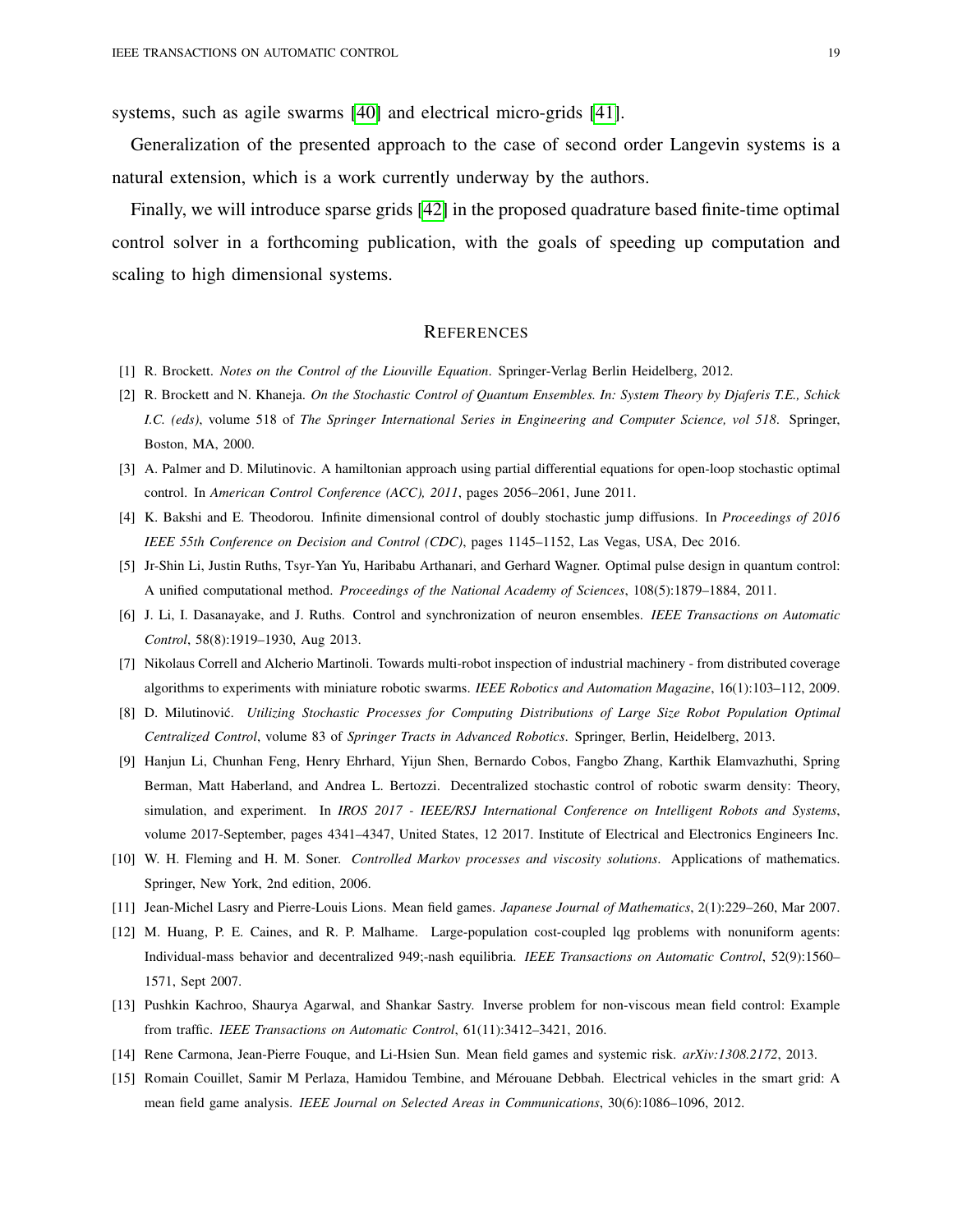- <span id="page-19-0"></span>[16] Kaivalya Bakshi, Piyush Grover, and Evangelos A Theodorou. On mean field games with langevin dynamics. *Transactions on Control of Networked Systems (to appear)*, page 061103, 2018.
- <span id="page-19-1"></span>[17] Piyush Grover, Kaivalya Bakshi, and Evangelos A Theodorou. A mean-field game model for homogeneous flocking. *Chaos: An Interdisciplinary Journal of Nonlinear Science*, 28(6):061103, 2018.
- <span id="page-19-2"></span>[18] O. Guéant. A reference case for mean field games models. *Journal de Mathematiques Pures et Appliquees*, 92(3):276–294, 2009.
- <span id="page-19-3"></span>[19] Huibing Yin, Prashant G. Mehta, Sean P. Meyn, and Uday V. Shanbhag. Synchronization of coupled oscillators is a game. In *American Control Conference, 2010. ACC '10.*, June 2010. Submitted for publication, IEEE Trans. Auto. Control.
- <span id="page-19-4"></span>[20] M. Nourian, P. E. Caines, and R. P. Malhame. A mean field game synthesis of initial mean consensus problems: A continuum approach for non-gaussian behavior. *IEEE Transactions on Automatic Control*, 59(2):449–455, Feb 2014.
- <span id="page-19-5"></span>[21] Haomin Zhou Shui-Nee Chow, Wuchen Li. A discrete schrodinger equation via optimal transport on graphs. *arXiv:1705.07583*, 2017.
- <span id="page-19-6"></span>[22] Y. Chen, M. Pavon, and T. Georgiou. On the relation between optimal transport and schrodinger bridges: A stochastic controlviewpoint. *Journal of Optimal Control Theory and Applications*, 169:671?691, 2016.
- <span id="page-19-7"></span>[23] J. D. Cole. On a quasi-linear parabolic equation occurring in aerodynamics. *Quarterly of Applied Mathematics*, 9(3):225– 236, 1951.
- <span id="page-19-8"></span>[24] E. Hopf. The partial differential equation ut + uux = uxx. *Communications on Pure and Applied Mathematics*, 3(3):201– 230, 1950.
- <span id="page-19-9"></span>[25] Igor Swiecicki, Thierry Gobron, and Denis Ullmo. Schrödinger approach to mean field games. Phys. Rev. Lett., 116:128701, Mar 2016.
- <span id="page-19-10"></span>[26] Edward Nelson. Derivation of the schrödinger equation from newtonian mechanics. Phys. Rev., 150:1079–1085, Oct 1966.
- <span id="page-19-11"></span>[27] Denis Ullmo, Igor Swiecicki, and Thierry Gobron. Quadratic mean field games. *Physics Reports*, 799:1 – 35, 2019. Quadratic mean field games.
- <span id="page-19-12"></span>[28] W. Wiegerinck, B. van den Broek, and H. J. Kappen. Stochastic optimal control in continuous space-time multi-agent system. In *UAI*, 2006.
- <span id="page-19-13"></span>[29] E. Theodorou. *Iterative Path Integral Stochastic Optimal Control: Theory and Applications to Motor Control*. PhD thesis, University of Southern California, Los Angeles, CA, USA, 2011.
- <span id="page-19-14"></span>[30] J. Yong and X. Zhou. *Stochastic Controls: Hamiltonian Systems and HJB Equations*. Springer, 1999.
- <span id="page-19-15"></span>[31] V. Borkar. Ergodic control of diffusions. In *International Congress of Mathematicians*, volume 3, pages 1299–1309, Aug 2016.
- <span id="page-19-16"></span>[32] G. Pavliotis. *Stochastic Processes and Applications*. Springer, 1st edition, 2014.
- <span id="page-19-17"></span>[33] H. J. Kappen. Linear theory for control of nonlinear stochastic systems. *Phys. Rev. Lett.*, 95:200201, Nov 2005.
- <span id="page-19-18"></span>[34] W.H. Fleming. Exit probabilities and optimal stochastic control. *Applied Math. Optim*, 9:329–346, 1978.
- <span id="page-19-19"></span>[35] H. J. Kappen. Path integrals and symmetry breaking for optimal control theory. *Journal of Statistical Mechanics: Theory and Experiment*, 11:P11011, 2005.
- <span id="page-19-20"></span>[36] H. Risken. *The Fokker-Planck Equation: Methods of Solution and Applications*. Number 16 in Springer Series in Synergetics. Springer-Verlag, 1984.
- <span id="page-19-21"></span>[37] F.A. Berezin and Schubin M.A. *The Schródinger equation*. Mathematics and Its Applications. Kluwer Academic Publishers, Dordrecth, The Netherlands, 1991.
- <span id="page-19-22"></span>[38] E Todorov. Eigenfunction approximation methods for linearly-solvable optimal control problems. In *IEEE Symposium on Adaptive Dynamic Programming and Reinforcement Learning*, pages 161–168, 2009.
- <span id="page-19-23"></span>[39] Tobin A Driscoll, Nicholas Hale, and Lloyd N Trefethen. Chebfun guide, 2014.